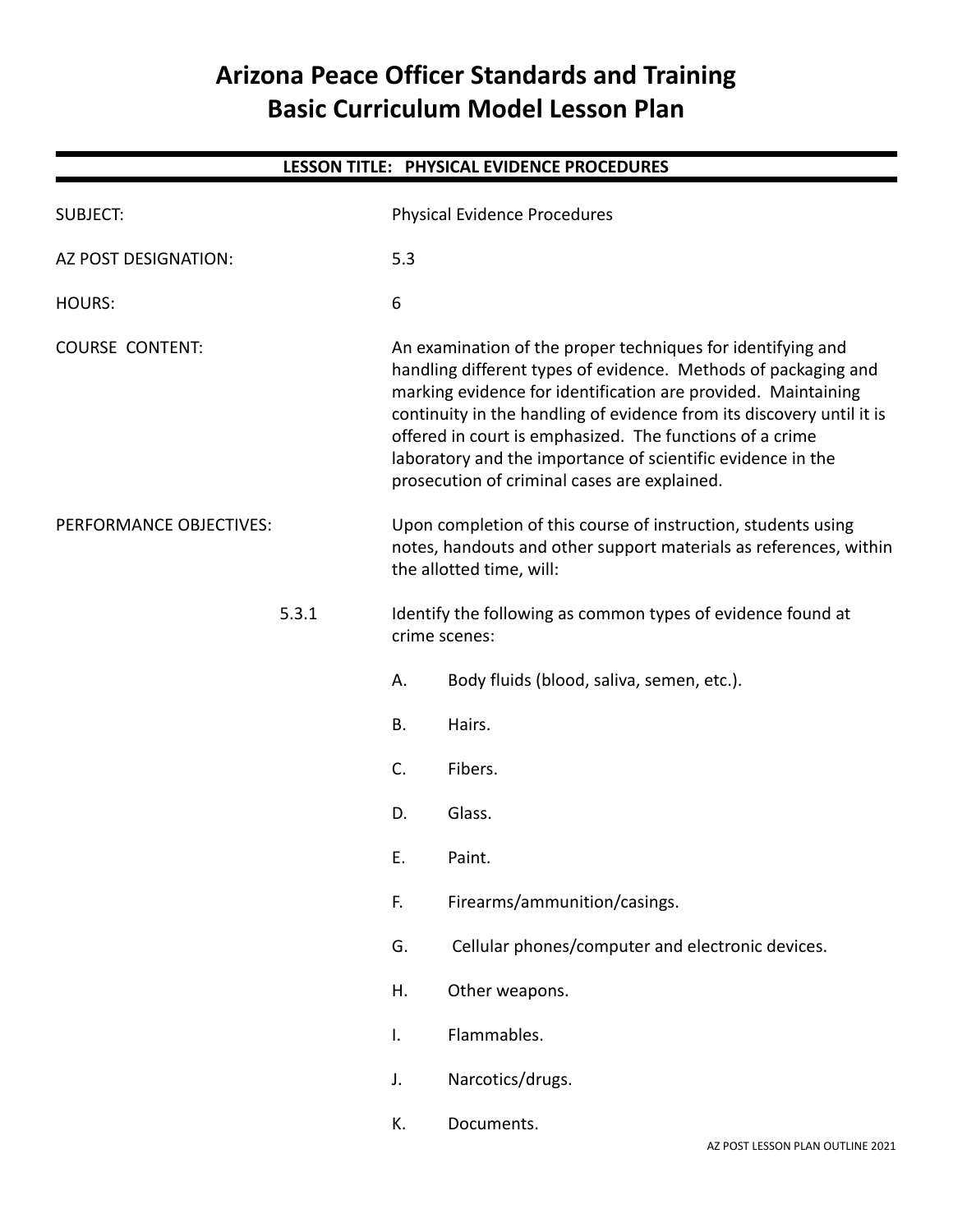- L. Tools and tool/pry marks.
- M. Foot/tire impressions.
- N. Fingerprints.
- O. Scent articles.
- P. Clothing.
- Q. Miscellaneous articles left by the suspect (cigarette butts, beverage containers, etc.).
- 5.3.2 Identify recommended procedures for collecting, marking (or tagging), packaging the following items of evidence:
	- A. Fingerprints.
	- B. Tools and tool/pry marks.
	- C. Firearms/ammunition/casings.
	- D. Bite marks.
	- E. Documents.
	- F. Glass.
	- G. Hairs.
	- H. Fibers.
	- I. Body fluids (blood, saliva, semen, etc.).
	- J. Clothing.
	- K. Scent articles.
	- L. Liquids.
	- M. Minute items.
	- N. Narcotics/drugs.
	- O. Alcohol.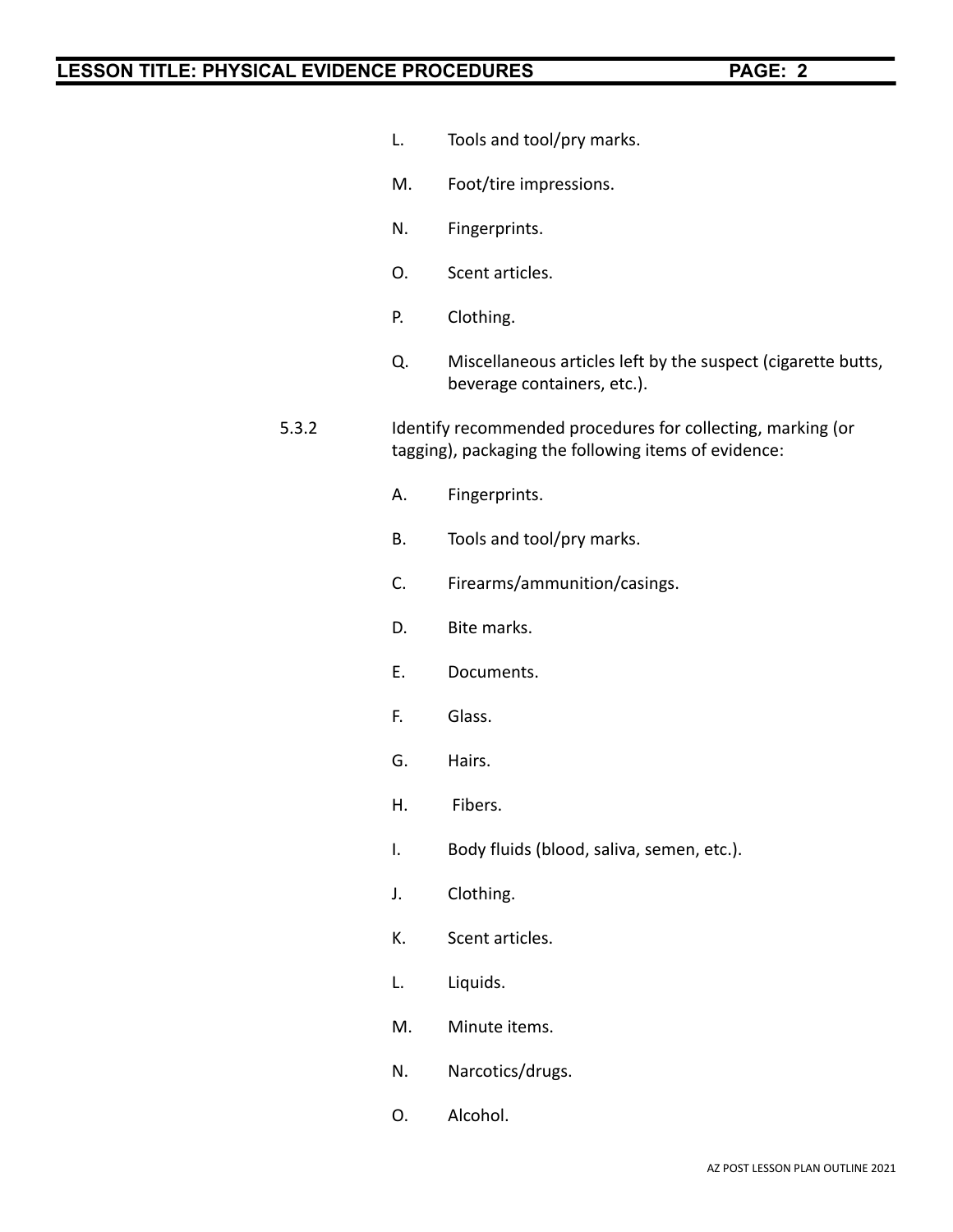- P. Vehicles.
- Q. Soil.
- 5.3.3 Identify the types of information that can be obtained from laboratory analysis of each of the following items of physical evidence:
	- A. Body fluids (blood, saliva, semen, etc.).
	- B. Hairs.
	- C. Fibers.
	- D. Glass.
	- E. Paint.
	- F. Firearms/ammunition/casings.
	- G. Other weapons.
	- H. Flammables.
	- I. Narcotics/drugs.
	- J. Documents.
	- K. Tools and tool/pry marks.
	- L. Foot/tire impressions.
	- M. Fingerprints.
	- N. Scent articles.
	- O. Clothing.
	- P. Miscellaneous articles left by the suspect (cigarette butts, beverage containers, etc.).
- 5.3.4 Identify the meaning of the term "chain of custody."
- 5.3.5 Identify that the following must be recorded in order to document chain of custody:
	- A. Description of evidence.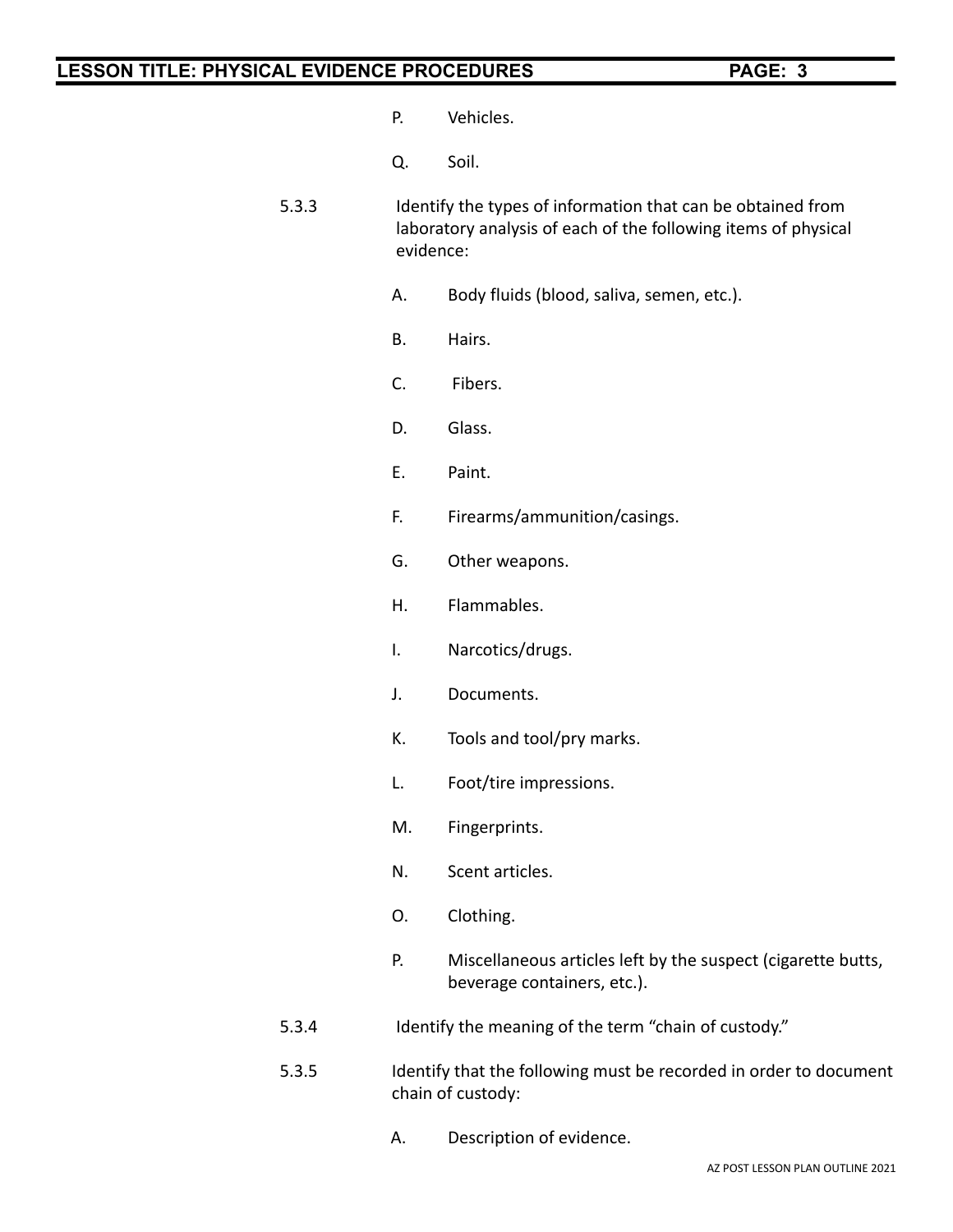- B. Time, date and location where evidence was found.
- C. Name or initials, ID numbers, etc., of the individual who recovered the evidence and each person subsequently having custody.
- D. Location where evidence was transported and stored.
- E. Each time evidence is removed and/or returned to/from storage.
- 5.3.6 Given a written description of evidence collected at a crime scene, **correctly document** chain of custody in appropriate reports/using appropriate forms.
- 5.3.7 Identify for what types of evidence and under what conditions a Court Order for Identifying Physical Characteristics may be obtained as per A.R.S. §13-3905.
- 5.3.8 Identify appropriate safety precautions for handling the following types of evidence:
	- A. Body fluids (blood, saliva, semen, etc.).
	- B. Narcotics/drugs.
	- C. Drug paraphernalia (needles, etc.).
	- D. Explosives.
	- E. Hazardous materials.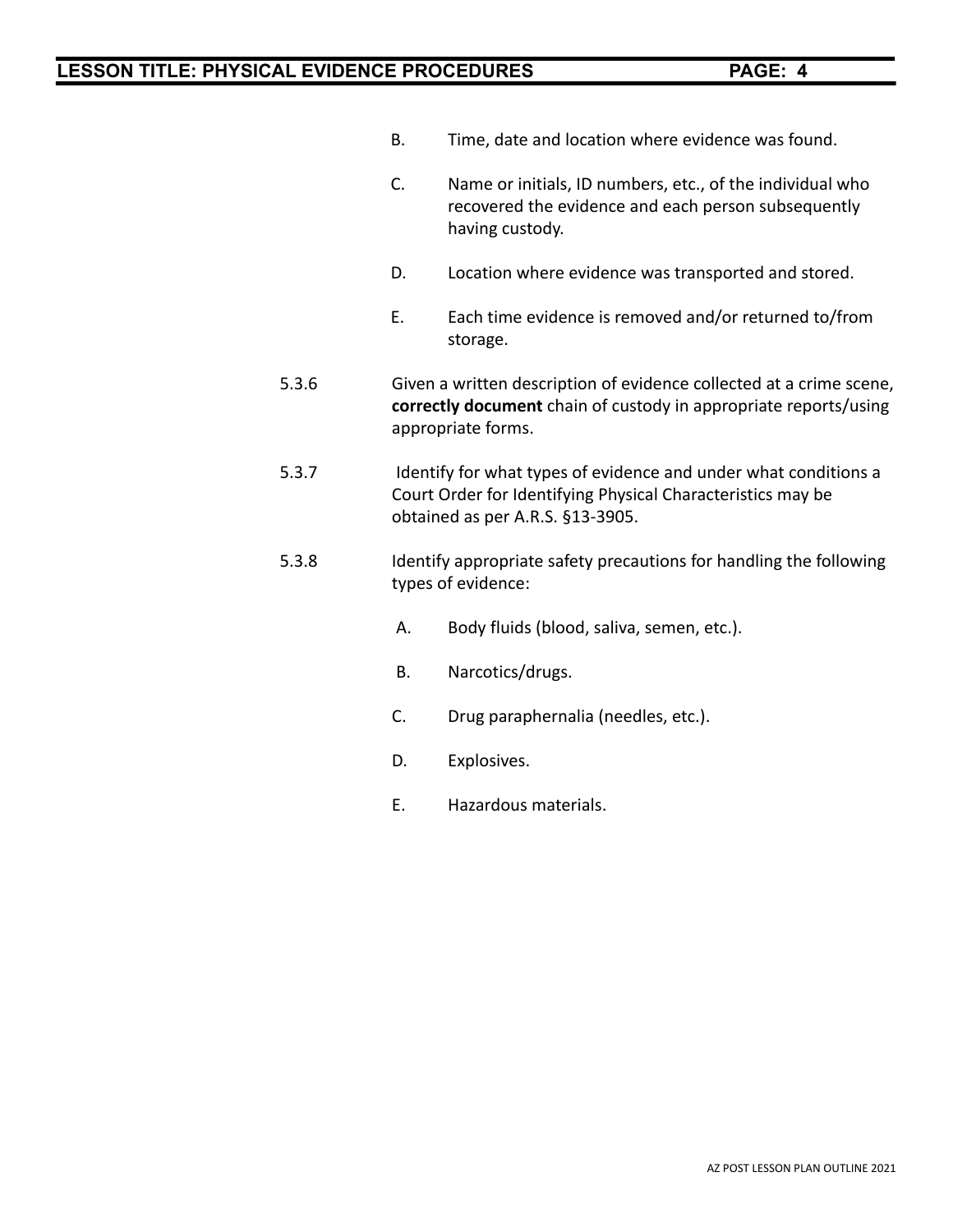PREPARED BY: Steve Johnson

| <b>REVIEWED - REVISED:</b>     | <b>SME Committee</b>                                     | DATE: February 2000                                        |
|--------------------------------|----------------------------------------------------------|------------------------------------------------------------|
| <b>REVIEWED - REVISED:</b>     | <b>SME Committee</b>                                     | DATE: March 2001                                           |
| <b>REVIEWED - REVISED:</b>     | Lt. Dave Kelly, ALEA                                     | DATE: January 2002                                         |
| <b>REVIEWED - REVISED:</b>     | AZPOST - Minor Edits                                     | DATE: April 2006                                           |
| <b>REVIEWED - REVISED:</b>     | Lt. Dave Kelly, ALEA                                     | DATE: August 2009                                          |
| <b>REVIEWED - REVISED:</b>     | AZPOST - Minor Edits                                     | DATE: January 2010                                         |
| <b>REVIEWED - REVISED:</b>     | AZ POST Training Staff                                   |                                                            |
|                                | and Mesa PD                                              | DATE: January 2021                                         |
| <b>REVIEWED - REVISED:</b>     | AZPOST (DocX)                                            | DATE: December 2021                                        |
| REVIEWED - REVISED:            |                                                          | DATE:                                                      |
| REVIEWED - REVISED:            |                                                          | DATE:                                                      |
| AZ POST - APPROVAL:            | Mandy Faust                                              | DATE: February 2021                                        |
| AZ POST - APPROVAL:            | Lori Wait                                                | DATE: December 2021                                        |
| <b>INSTRUCTOR REFERENCES:</b>  |                                                          |                                                            |
|                                |                                                          |                                                            |
|                                |                                                          |                                                            |
| <b>CLASS LEVEL:</b>            | Student                                                  |                                                            |
|                                |                                                          |                                                            |
| <b>TRAINING AIDS:</b>          |                                                          | Handout on Packaging Guidelines for submission to DPS Lab. |
|                                |                                                          |                                                            |
| <b>INSTRUCTIONAL STRATEGY:</b> | Interactive lecture and class discussion.                |                                                            |
|                                |                                                          |                                                            |
| <b>TRAINING AIDS:</b>          |                                                          | Handout on packaging guidelines for submission to DPS Lab. |
|                                |                                                          |                                                            |
| <b>INSTRUCTIONAL STRATEGY:</b> | Interactive lecture and class discussion.                |                                                            |
|                                |                                                          |                                                            |
| <b>SUCCESS CRITERIA:</b>       | 70% or higher on a written, multiple-choice examination. |                                                            |
|                                |                                                          |                                                            |
| <b>COMPUTER FILE NAME:</b>     | 5.3 Physical Evidence Procedures.                        |                                                            |

DATE RELEASED TO THE SHARE FILE: May 27, 2022

DATE FIRST PREPARED: June 1995

SME Committee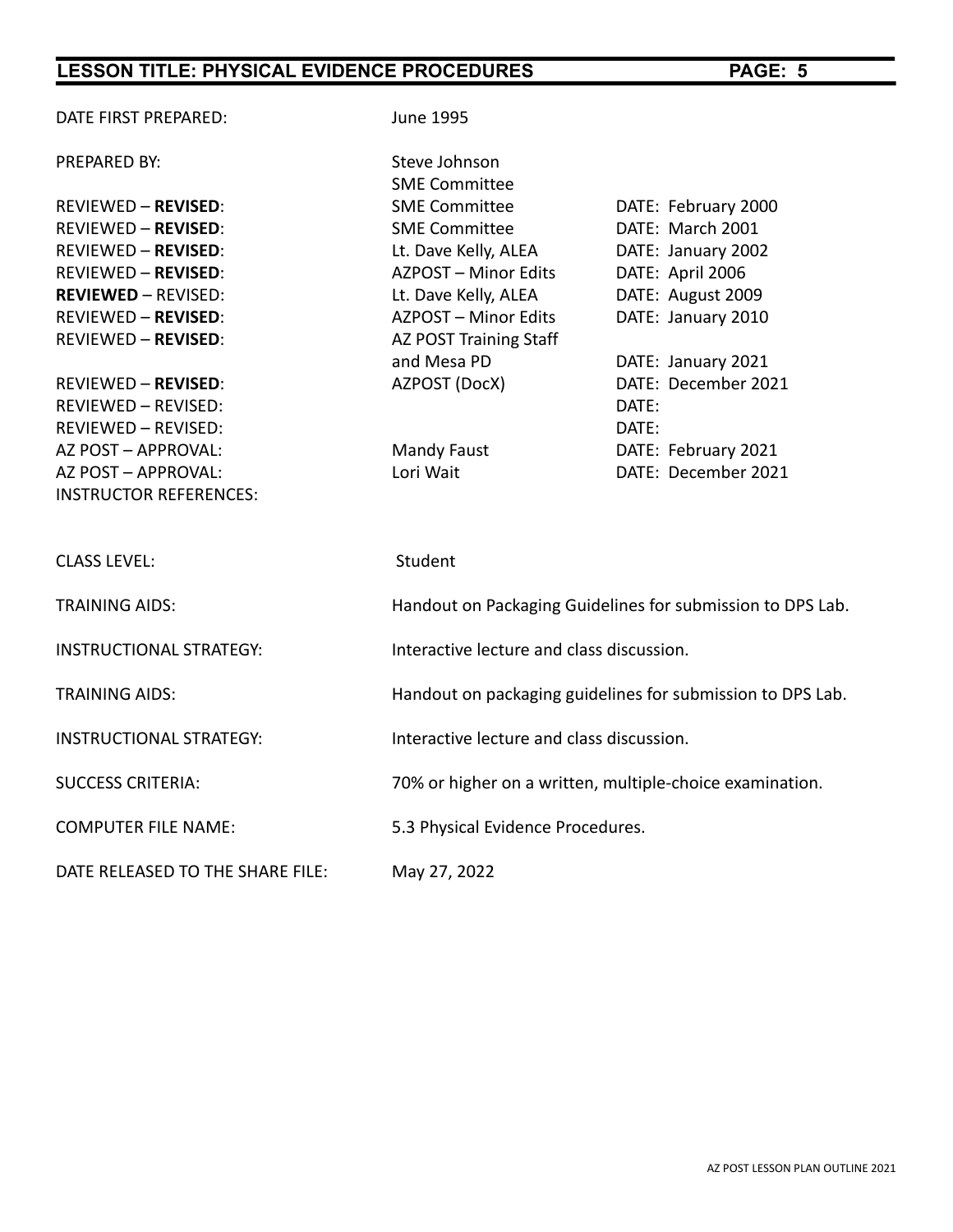#### **I. INTRODUCTION**

- A. Instructor (self) introduction.
- B. Preview of performance objectives.

#### **II. BASIC CONCEPTS**

- A. Evidence (definition):
	- 1. All the means by which any alleged matter of fact, the truth of which is submitted to investigation, is either established or disproved.
- B. Two (2) types of evidence:
	- 1. **Testimonial:** Evidence given in the form of a statement made under oath, usually in response to questioning.
	- 2. **Physical (or real) evidence**: Any type of evidence having an objective existence (that is, anything with size, shape and dimension) found in connection with an investigation that may aid in identifying a suspect or the circumstances under which a crime occurred.
- C. Value of physical evidence.
	- 1. Can prove a crime has occurred and can establish key elements of the offense (i.e., the crime of sexual assault requires a showing of non-consensual intercourse or oral sex contact – torn clothing and bruises on the victim may be sufficient to show a lack of consent).
	- 2. Can place a suspect in contact with the victim or crime scene (i.e., cat hair found on a rape suspect when the victim owned several cats).
	- 3. Can establish the identity of the suspect or person associated with the crime (i.e., fingerprints).
	- 4. Can exonerate the innocent.
	- 5. Can corroborate the victim's testimony (i.e., a female hitchhiker picked up by a motorist).
		- a. She claimed he pulled a knife and attempted to rape her.
		- b. During the struggle, her thumb was cut.
		- c. She escaped and contacted the police.
		- d. When confronted, the suspect denied everything.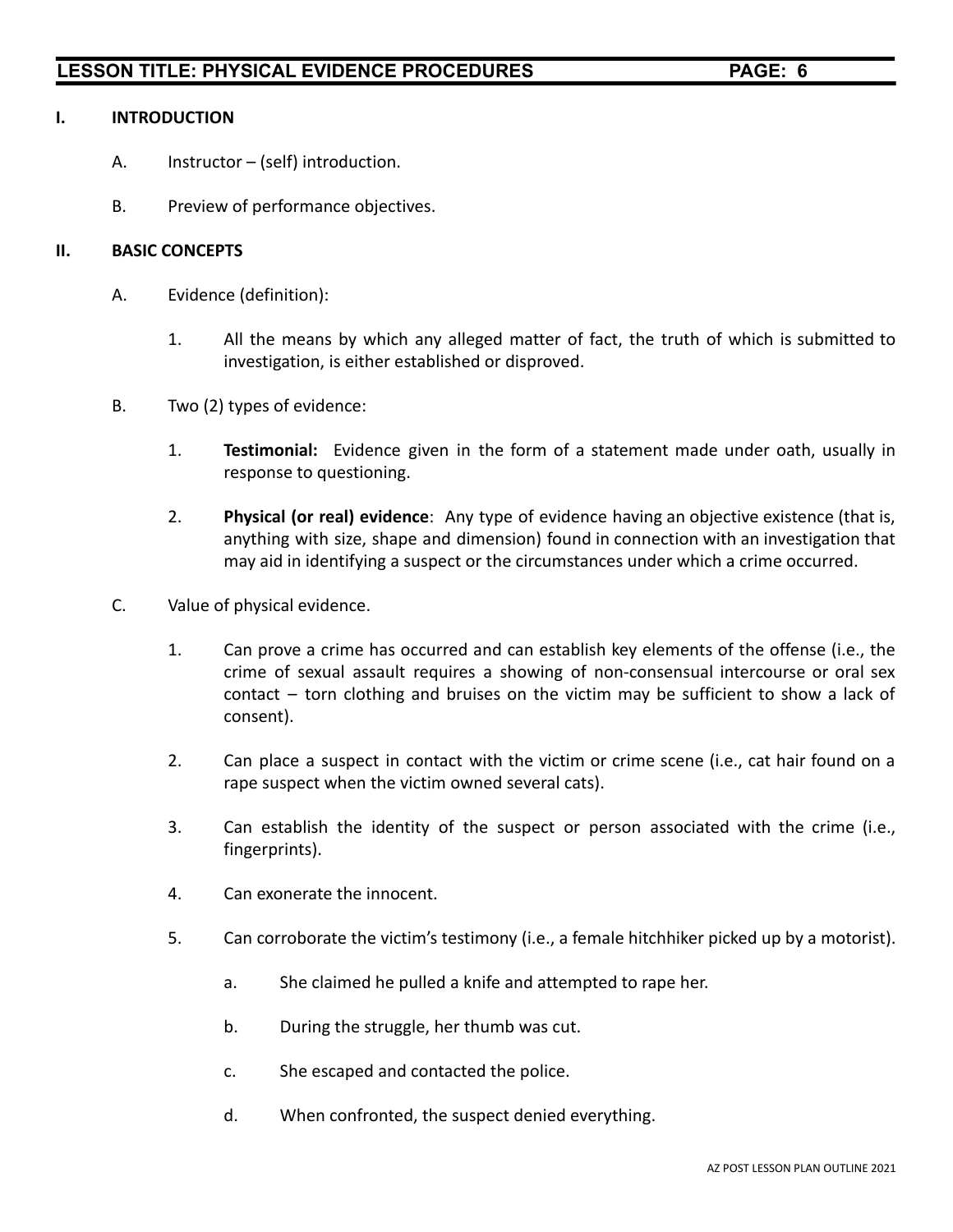- e. The officer noticed a small spot of dried blood on the suspect's jacket lapel.
- f. The suspect claimed the blood came from him in a shaving accident.
- g. The officer submitted the jacket and a sample of blood from the victim and the suspect.
- h. Lab results indicated the blood could not have come from the suspect (wrong type), but could have come from the victim.
- 6. Can generate a confession or statements from the suspect when he/she is confronted with physical evidence.
- 7. Physical evidence is more reliable than most eyewitnesses.
	- a. Memory fades with time.
	- b. People tend to fill in gaps to events they did not observe in their entirety. (This behavior usually occurs subconsciously).
- 8. Physical evidence is often expected by juries in criminal trials.
- 9. The absence of physical evidence at a crime scene may indicate fraud or false reports (i.e., insurance claims of burglary when no evidence of entry can be found).

#### **III. CRIME SCENE**

- A. First officer at the scene. *INSTRUCTOR NOTE: Discuss "Locards" Principle. (At a crime scene, "everything you touch, touches you back") Theory of Transfer.*
- B. The first officer's most important task is to protect and prevent the destruction of evidence.
	- 1. Assume the suspect has left physical evidence.
	- 2. Do not destroy or change anything.
- C. Arrival at the scene:
	- 1. Record times.
		- a. When police were dispatched on the call.
		- b. When the first officer arrived.
		- c. When the crime was committed (if it can be reasonably determined).
	- 2. Assume the worst never assume the crime is over and the suspect is gone before the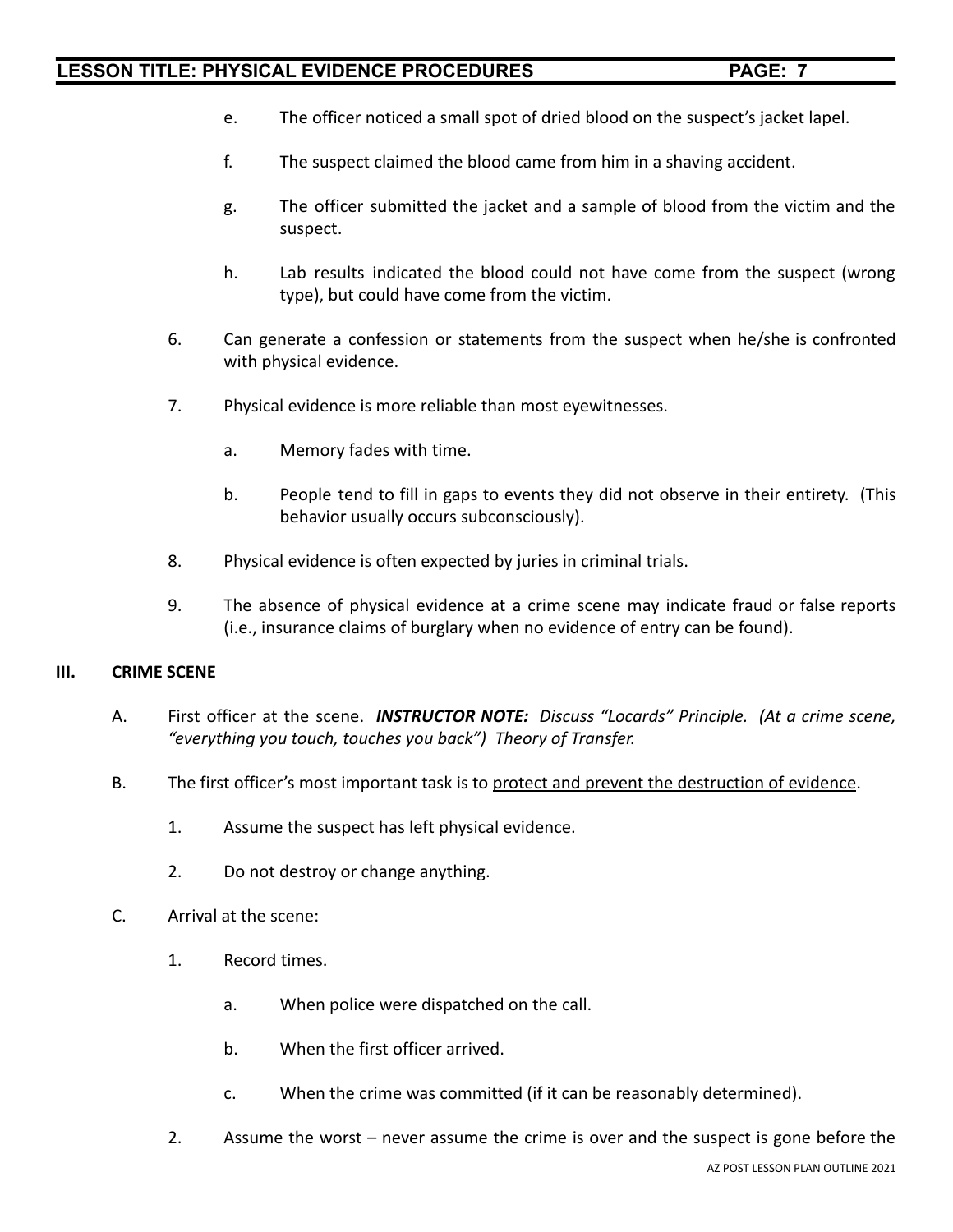officer's arrival.

- 3. Approach:
	- a. With caution officer safety.
	- b. Be calm.
	- c. Be deliberate.
- D. Entering the scene:
	- 1. Try to quickly form an estimate of the situation.
		- a. What happened?
		- b. What type of crime?
	- 2. Observe and record details.
		- a. Doors and windows: Opened? Closed? Locked? Broke?
		- b. Lights: On? Off? Refrain from operating any light switch until documented.
		- c. Transient evidence, Odors: Perfume, cigarette, gun smoke, gas, etc.
		- d. Weather & lighting conditions. *INSTRUCTOR NOTE: Thermostat setting(s)*
	- 3. Nothing should be moved unless absolutely necessary. Before anything is moved, its position should be noted, photographed (if possible).
	- 4. Never use anything at the scene.
		- a. Ashtrays.
		- b. Toilets.
		- c. Sinks.
		- d. Towels, etc.
- E. Protecting the scene:
	- 1. Police personnel if enough police are available, use officers. Crime Scene Technicians can be used as well.
		- a. As a last resort, use civilians document who they are, where they live and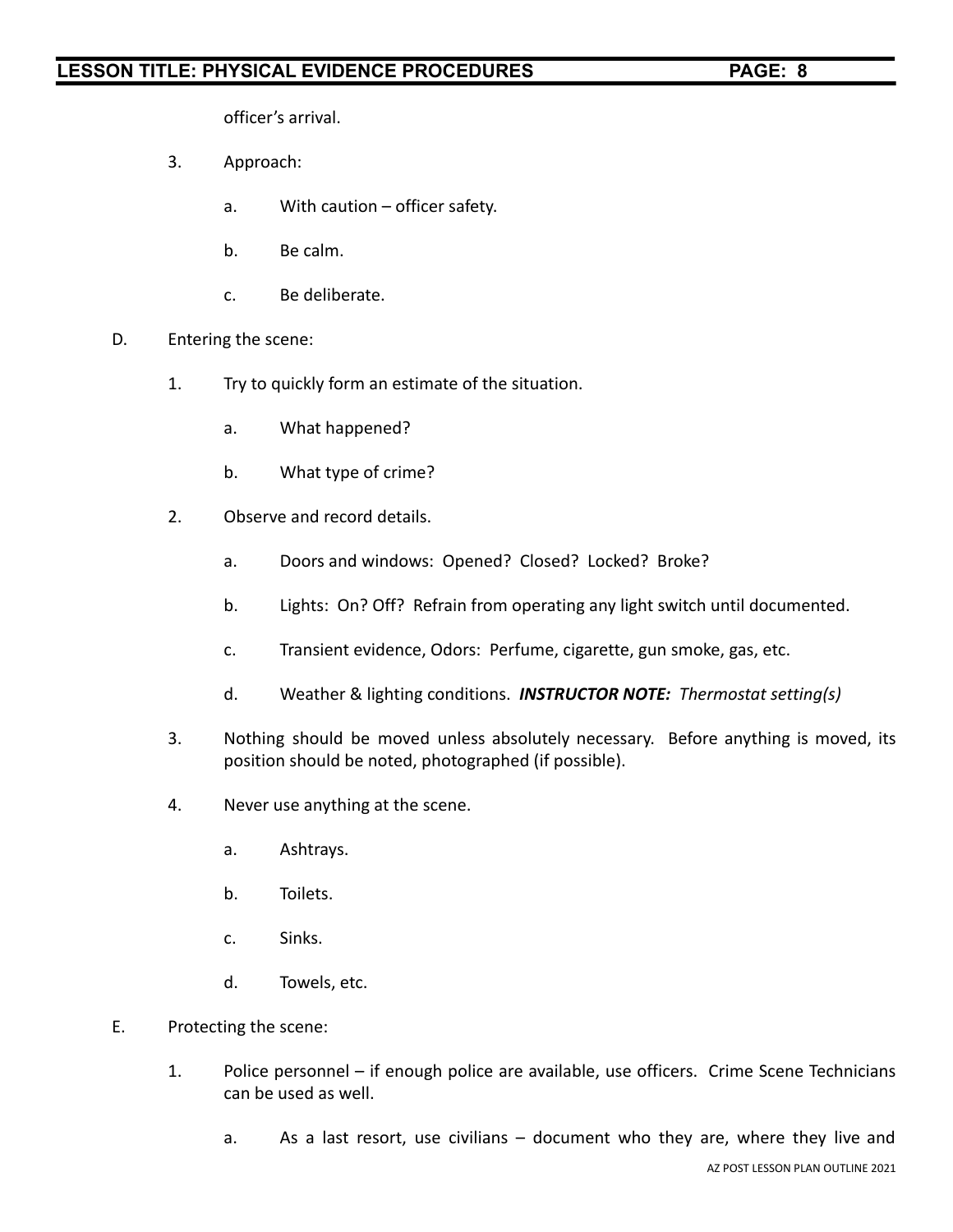include them in the report.

- b. Large open areas use police cars, poles, trees, etc., and crime scene tape.
- c. Scenes that have been barricaded should include the suspect's path of entry and exit.
- d. Keep the number of people in and around the scene to an absolute minimum. This includes police officers, sergeants, captains, etc.
- 2. It is easy to reduce a crime scene, but difficult to increase due to possible tainted evidence.
- F. Injured person at the scene:
	- 1. Life-saving efforts take precedence over the collection of evidence.
	- 2. Give or arrange for immediate first aid.
	- 3. If first aid is not immediately essential:
		- a. Quickly sketch the victim's position.
		- b. Photograph victim's position.
		- c. If available, an officer's body worn camera can be used for video documentation.
		- d. Commit the victim's position and condition to memory, then to writing as soon as possible.
	- 4. Before the victim is transported from the scene, or while at the hospital, pay particular attention to the victim's hands and fingernails for possible evidence of suspect (i.e., hair, tissue, blood, fibers, etc.).
- G. Paramedics.
	- 1. Without interfering with their duties, explain to them how to enter the scene without disturbing evidence.
	- 2. Watch their activities note anything they move.
	- 3. Document their identities and duty assignments (same with anyone who renders assistance or aid to the victim).
	- 4. Officers should accompany the victim to the hospital if possible (statements, dying declaration, etc.).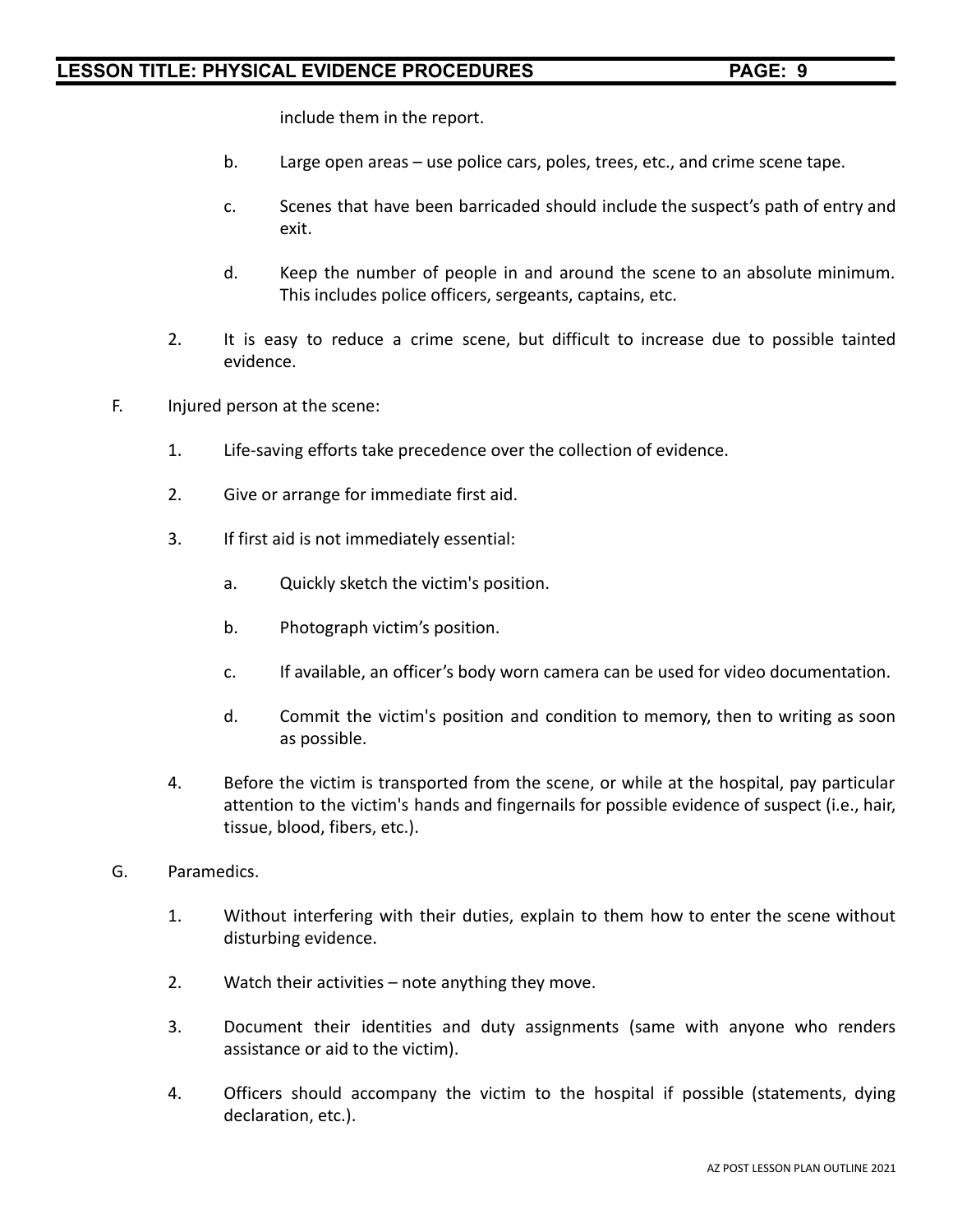- 
- 5. Arrange for collection, removal and disposition of victim's clothing (trace evidence).

#### H. Protective sweep. *INSTRUCTOR NOTE: Discuss*

- 1. After the emergency no longer exists and the scene is secure, the officer needs to determine if a search warrant will be required.
- I. Firearm(s) at the scene. **P. O. 5.3.2C**

- 1. General rule is that objects should be left untouched if the area can be secured.
- 2. Do not pick up a weapon unless you or a citizen are in immediate danger.
- 3. In areas where conditions are unstable, the officer should secure the firearm by:
	- a. Documenting its position on the ground or floor by use of the officer's body worn camera, if available, a folded Field Interview card, cones, etc.
	- b. Photographing it where it lies.
- 4. Picking up a suspect weapon at the scene (when necessary).
	- a. Using/wearing gloves, pick the weapon up with two (2) fingers by the grip. Most weapons have grips that cannot normally be printed.
	- b. Do not insert anything into the barrel or trigger guard( it destroys evidence).
	- c. Do not pick up by hammer or trigger. *INSTRUCTOR NOTE: Basically, DO NOT touch the weapon. Emphasize that they know which round came out of which cylinder.*
- 5. In a serious scene where an investigator will be called:
	- a. Do not pull back the slide of an automatic.
	- b. Do not touch the trigger or safety.
	- c. Do not turn or touch the cylinder of a revolver.
- 6. Unloading and/or impounding a firearm (if necessary).
	- a. Do not impound a loaded weapon.
	- b. Document any changes you made in the weapon (unloading, engaging safety, etc.).
	- c. If you unload a revolver, mark which cylinder was under the hammer and mark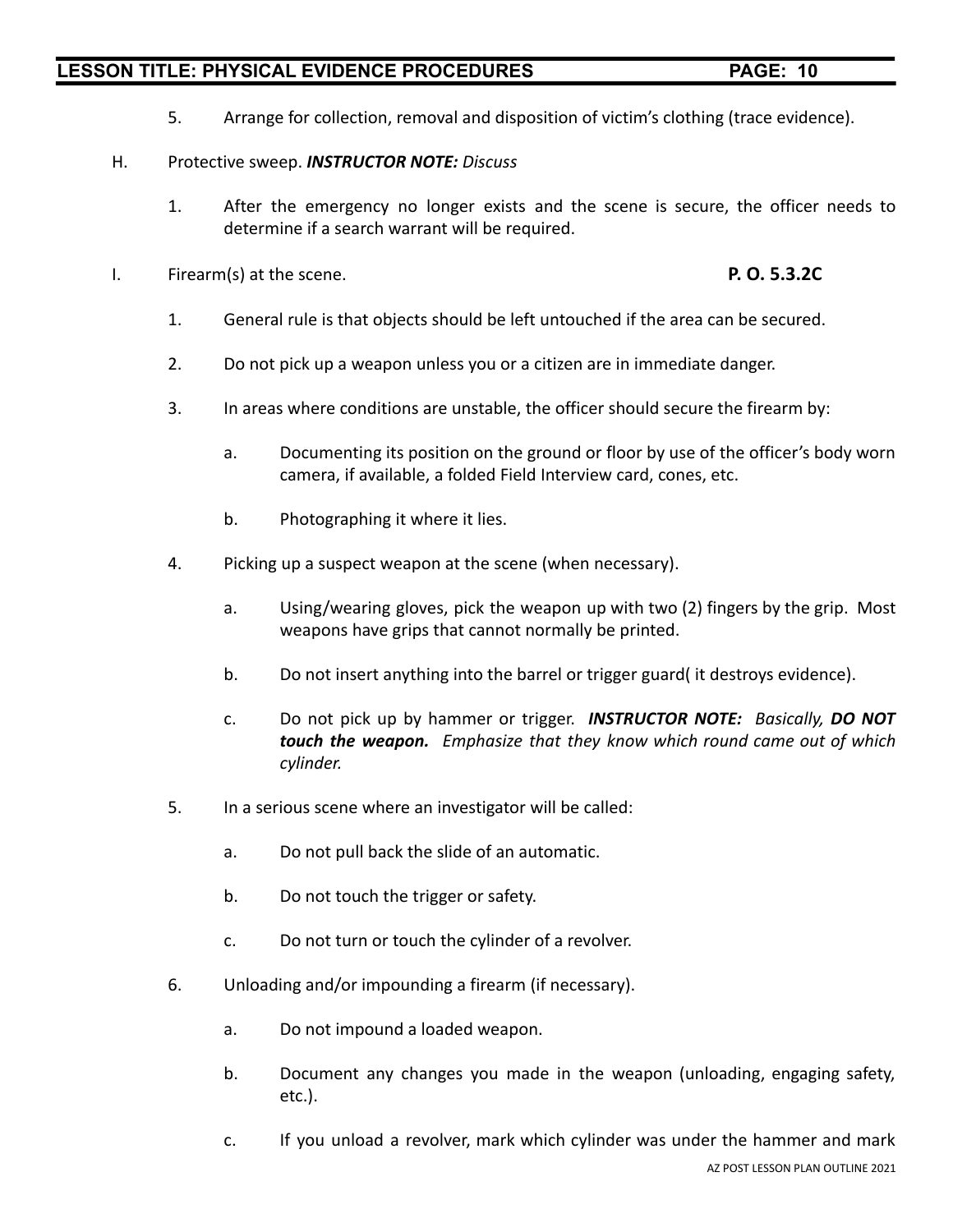which cylinders contained fired or unfired rounds (diagram) and note which direction the cylinder rotated (S&W counter clockwise, Colt clockwise).

- J. What to do until the investigator arrives obtain a case number and time of call.
	- 1. Write down names, addresses and phone numbers of witnesses, victims, suspects and other persons known to have entered the scene.
	- 2. If people went to the hospital and if so, which hospital? How were they transported? Document the name of the individual or ambulance service. *INSTRUCTOR NOTE: Know what Hospital, and how they were transported. (fire, ambulance, etc.)*
	- 3. Document who was at the scene when the officer(s) arrived?
	- 4. Establish the basic facts however, do not undertake a lengthy interrogation.
	- 5. Separate witnesses ask them not to discuss events in order to lessen the possibility of distortion by suggestion.
	- 6. Do not discuss the crime with bystanders or witnesses.
	- 7. Listen! Be unobtrusive. You may hear something vital to the investigation (gestures, excited utterances, etc.).
	- 8. Protect evidence from:
		- a. Elements.
		- b. Crowds.
		- c. Other officers.
		- d. Family Members.

#### **IV. PROCESSING THE CRIME SCENE**

- A. The first arriving officer will normally have the responsibility of stabilizing and protecting a serious crime scene; the responsibility of processing the scene will be left to trained investigators and/or specialists.
- B. There may be occasions when the reporting officer will be called on to handle a serious scene himself/herself.
- C. Every officer needs to at least be familiar with crime scene processing in order to fully understand why the protection and preservation stage of an investigation is so important.
- D. Specialized assistance: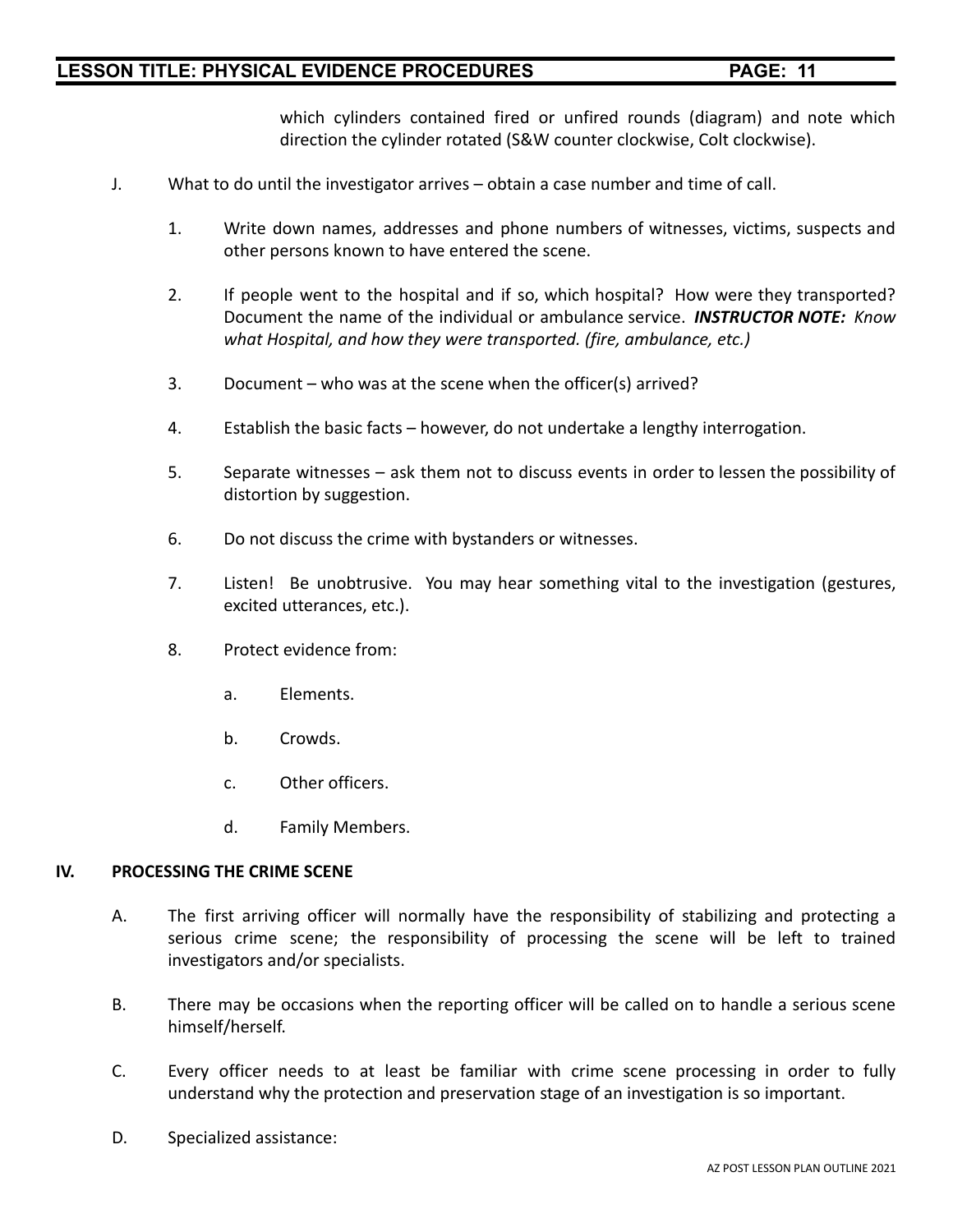- 1. Crime scene specialists or police ID technicians versed in fingerprinting, photography and collection of evidence.
- 2. Air units surveillance and aerial photography.
- 3. Forensic pathologists usually not available at the scene. Part of the medical examiner's office. Will conduct an autopsy.
- E. Hospital emergency room personnel:
	- 1. Conduct sexual assault exams and complete "rape kits." Unless specifically trained forensic personnel are available.
	- 2. Draw blood (in certain cases, they will supply a sample to the police).
	- 3. Make determinations of possible causes of injury in child abuse cases.
	- 4. Be cognizant of "HIPPA" laws.
- F. Investigative plan of action (generally) careful examination.
	- 1. Note taking. **P. O. 5.3.6**
	- 2. Sketching.
		- 3. Photography.
		- 4. Collection of evidence.
- G. Note taking (field notes) chronological order.
	- 1. Clear and legible (so someone else can read and understand them).
	- 2. Specific avoid terms like "near,"' use measurements and be specific.
	- 3. Tape recorders some officers use tape recorders at the scene and then later transcribe the notes from the tape (no need to impound this tape).

#### **V. CRIME SCENE SEARCHES**

- A. Should be done methodically and systematically from the outside in. *INSTRUCTOR NOTE: 1. Have a plan, cover all areas. Do not rely on intuition. 2. Research. 3. Appoint a finder.*
- B. Never search on intuition or just "mill" around poking at things.
- C. Limit crime scene searches to as few officers/agency employees as is reasonably necessary.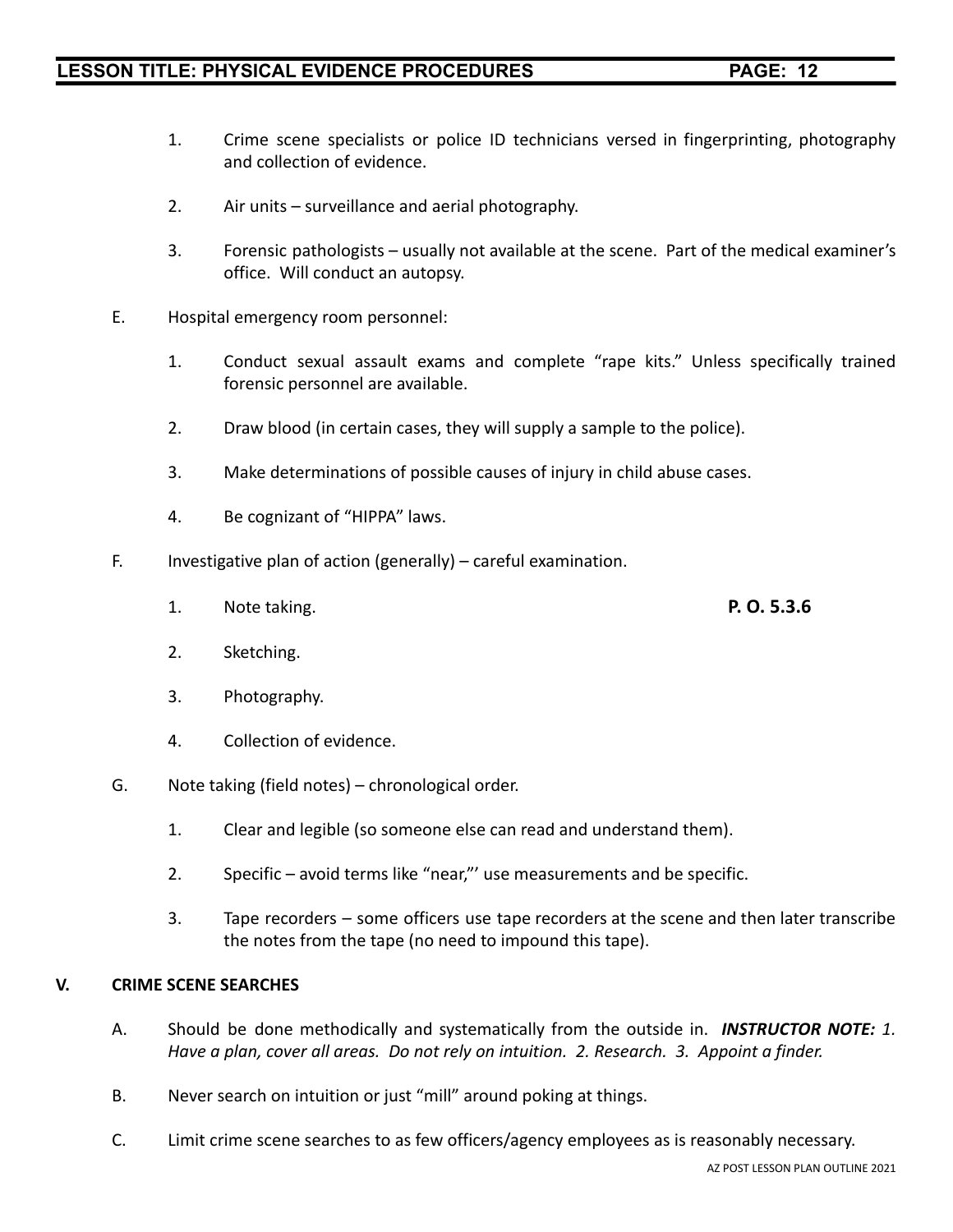- D. Types of searches:
	- 1. Quadrant or zone search:
		- a. The area to be searched is divided into quadrants with one (1) searcher assigned to each quadrant.
		- b. In larger areas, each quadrant may again be divided.
	- 2. Strip method of search:
		- a. Area is blocked out in the form of a rectangle. *INSTRUCTOR NOTE: Discuss using "lane search" method for outdoor crime scene searches.*
		- b. Searchers proceed slowly at the same pace, parallel to each other and parallel to one (1) side of the rectangle.
		- c. If evidence is found, the search halts momentarily until it is cared for.
		- d. When searchers reach the end of the rectangle, they double back and proceed along new lanes. Searchers proceed slowly in line with others.
	- 3. Spiral method: Two (2) or three (3) searchers follow each other in a path of a spiral starting on the outside and spiraling toward the center.
	- 4. Wheel method:
		- a. Searchers gather at the center and proceed outward along the radius.
		- b. Seldom-used method because the major problem is that the area to be searched increases rapidly as the searchers move away from the center.
- E. Crime scene photography.
	- 1. Most serious crime scenes will be photographed by a trained technician.
	- 2. However, there will be situations in which a patrol officer will photograph a scene.
	- 3. The officer needs to be aware of the role the camera plays in processing a crime scene.
	- 4. Cameras:
		- a. 4 x 5 format:
			- i. Great resolution and detail.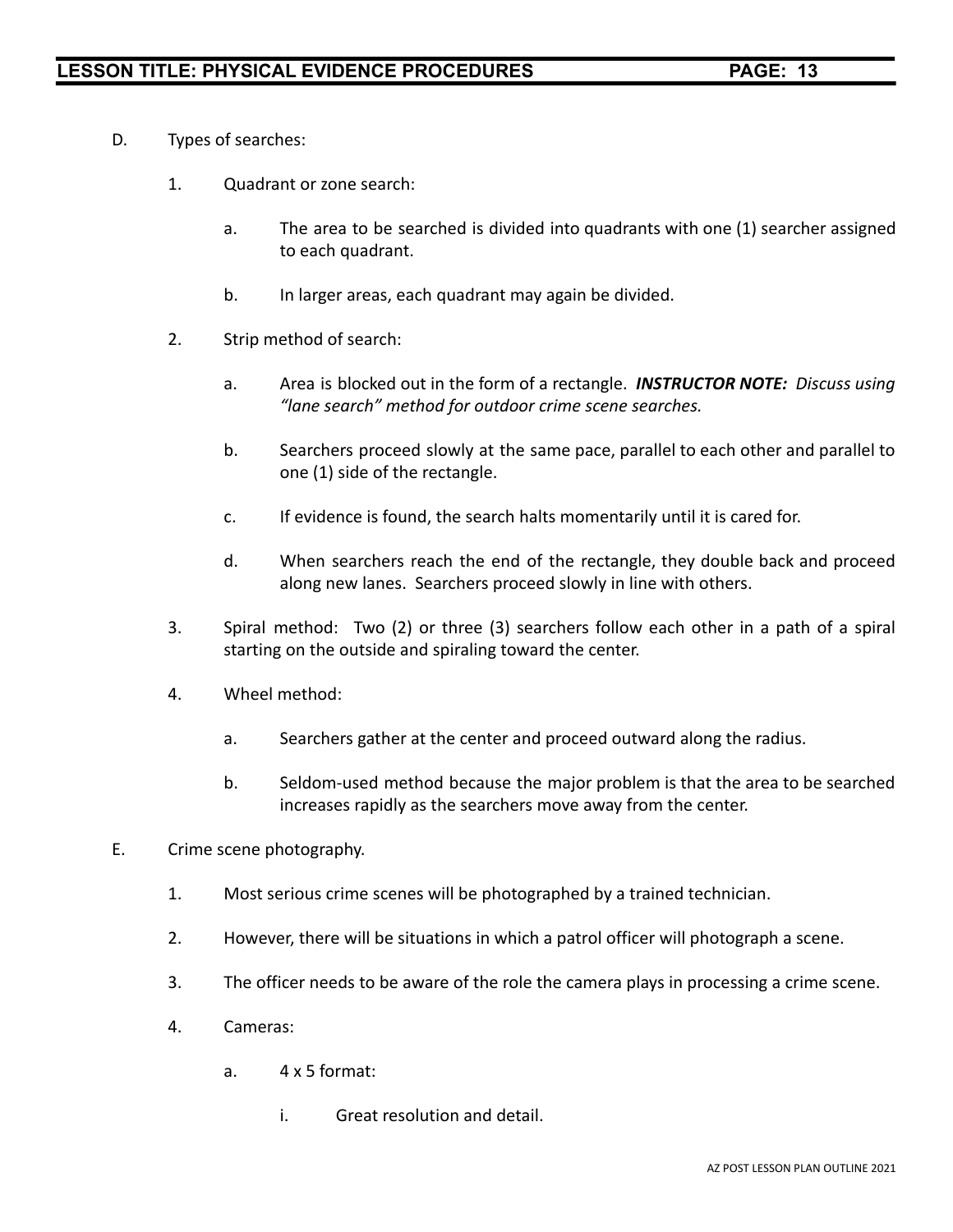- ii. Not very portable.
- b. 35 mm SLR/Digitals.
	- i. Most versatile.
	- ii. Requires some training.
- c. Polaroid (instant cameras).
	- i. Inexpensive.
	- ii. Easy to use.
	- iii. Okay for general photographs.
	- iv. Very poor for close up or photos requiring high resolution.
	- v. Photo will fade.
- d. Officer's Body Worn Camera
- 5. Film:
	- a. Color for general crime scene photography. The higher the film speed (ASA or DIN), the lower the resolution.
	- b. Black and white good for photos where color is not important, but relationships between objects are.
- 6. Number of photographs general rule is "better to overshoot."
- 7. Types of photographs:
	- a. Location photographs depicting the location of the crime scene. Should include locations of doors and windows and shots facing the four (4) directions.
	- b. Consideration may be given to aerial photographs.
	- c. Close up should be taken in addition to long- and medium-range photos. One (1) close up should be taken with a scale or ruler and one (1) without, in case the court considers the inclusion of a scale as an alteration of the scene.
	- d. The use of a color scale for photographs of injuries should be used. The color scale can be obtained from any photo store.
- 8. Evidence photographs.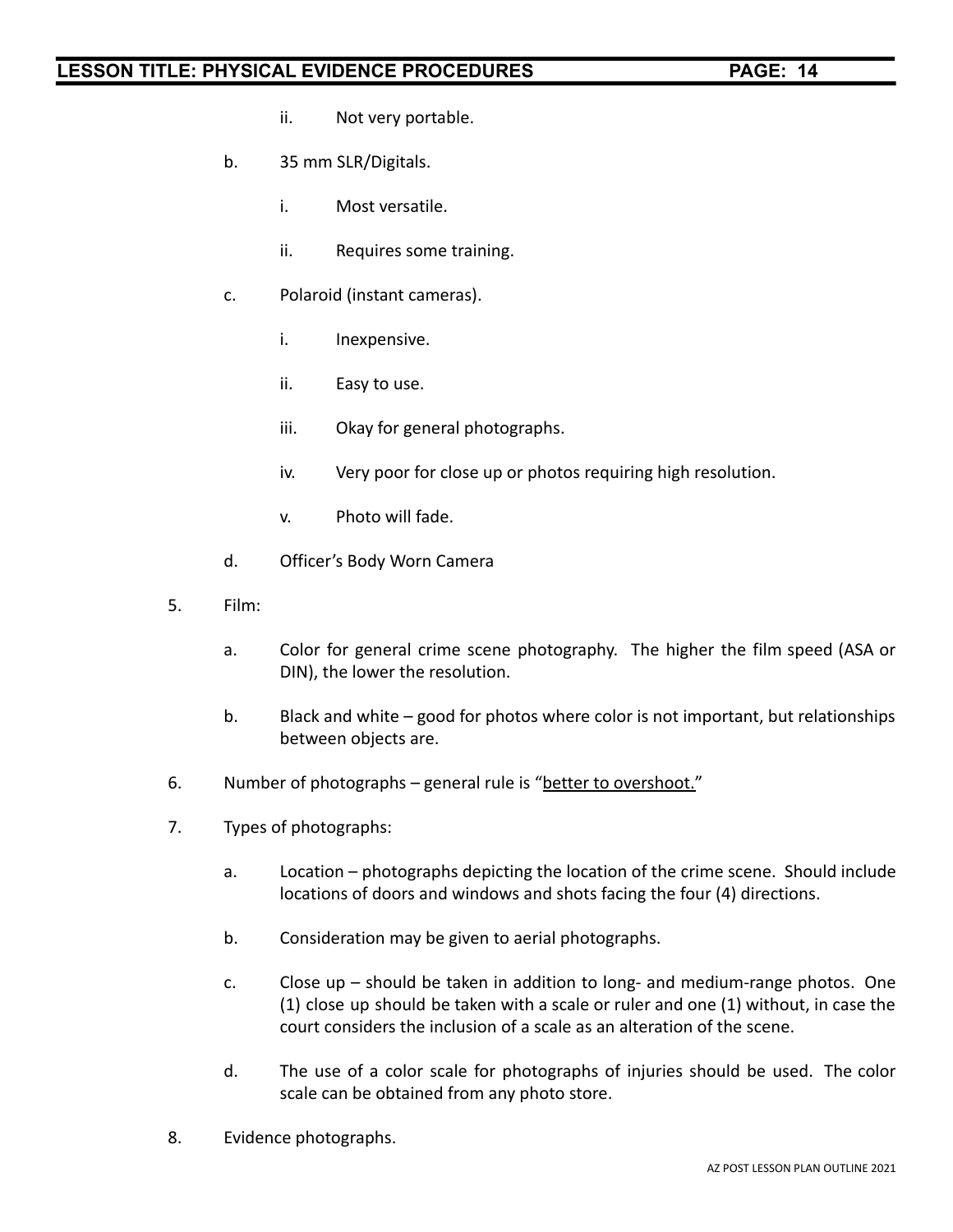- a. Prior to moving or changing an item in any way, an evidence photograph should be taken. *INSTRUCTOR NOTE: Sometimes photographs do not show the true color of injury. Discuss the benefit of three (3) photos of each item: General area, specific area and specific object.*
- b. Overall photographs (general area), Mid-Range photographs (specific area), and Close-up photographs (specific object).
- c. Photo should also include evidence identifier prior to collection.
- 9. Negatives from film– should be retained to demonstrate that the photo has not been altered.
- 10 Digital photographic files and video from Body Worn Cameras should be retained.
- F. Crime scene sketches and diagrams supplements do not replace photos.
	- 1. Clarifies the scene and makes relationships apparent.
	- 2. Can more clearly depict the overall layout of the scene.
	- 3. Sketches should include accurate measurements from definite reference points. *INSTRUCTOR NOTE: Be as accurate as possible, but might note: "not to scale" in the case report if not truly accurate.*
		- a. Reference points should be two (2) relatively permanent features (i.e., north wall and east wall).
		- b. Reference lines should form lines that make a right angle (90°).

#### **VI. EVIDENCE: TYPES, USES AND COLLECTION**

- A. Fingerprints, palm prints and footprints are among the most important pieces of evidence to be found at most crime scenes.
	- 1. Displays individual characteristics can be traced to only one (1) person. If a fingerprint is found at a crime scene, it will place its owner at the scene. *INSTRUCTOR NOTE: See packaging guidelines for lab submission handout.* **P. O. 5.3.1M**

**P. O. 5.3.2A P. O. 5.3.3M**

- 2. A fingerprint is the deposit of oils, water, salts, etc., that is left after a suspect touches something. Shows the pattern of the friction ridges.
- 3. Types of fingerprints:
	- a. Prints from fingers that have been contaminated by other material (ink, AZ POST LESSON PLAN OUTLINE 2021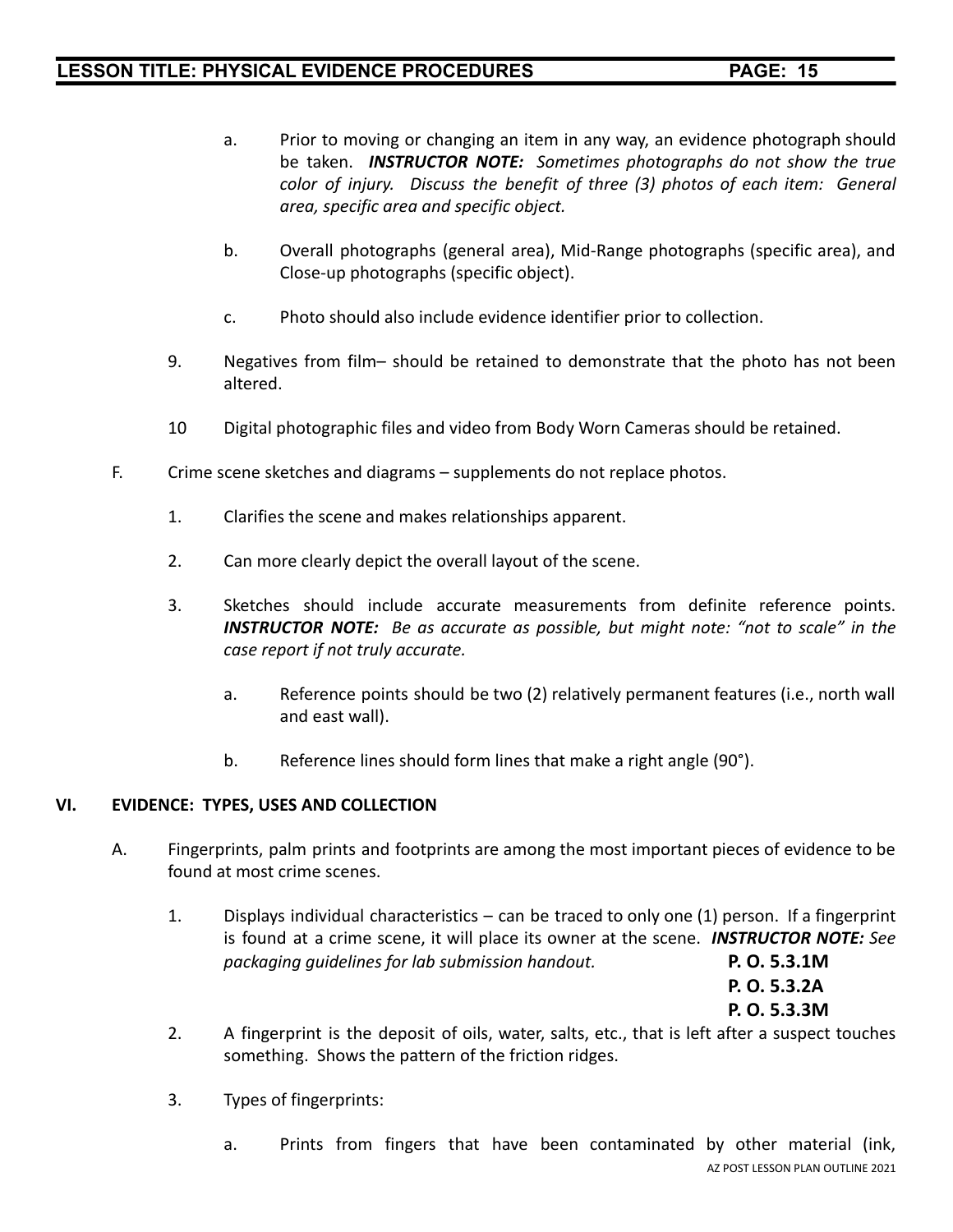pigments, oils, paint, blood, flour, grease, etc.). *INSTRUCTOR NOTE: Also, glove prints can be obtained like latents. Cannot be traced directly to one (1) person's fingers, but can be traced to a specific glove in that person's possession.*

- b. Latent prints (the "average" print found at a scene) caused by small amounts of oil or grease.
- c. The fingers and palms contain no oil glands, only sweat.
- d. The oil found on latent prints is usually picked up on the fingers from other parts of the body.
- 4. Development of latent prints:
	- a. Powders: Come in a variety of types and colors. Black (most common) gray, white, copper and magnetic. Type is usually determined by the background color of the item being dusted.
	- b. Brush: Fiberglass, camel's hair, feather, nylon, etc.
	- c. Latents on paper:
		- i. Recent latents can be lifted with powder depending on the "shine" of the paper (glossiness).
		- ii. Older prints after a period of time, perspiration and grease will be absorbed by the paper.
		- iii. Iodine development usually not done at the scene (equipment too bulky).
- 5. Preservation of prints:
	- a. Latent print card dusted latent is lifted with adhesive tape and transferred to a print card.
	- b. Photograph print is photographed, especially if it is visible without development.
- B. Blood. **P. O. 5.3.1A**

**P. O. 5.3.2K**

- 1. ID of a suspect. Analysts can positively identify a suspect if a sample of the suspect's DNA is available. *INSTRUCTOR NOTE: Deoxyribonucleic acid (DNA) is a nucleic acid.*
	- a. In DNA profiling the relative lengths of sections of repetitive DNA, such as short tandem repeats and minisatellites, are compared. **DNA profiling was**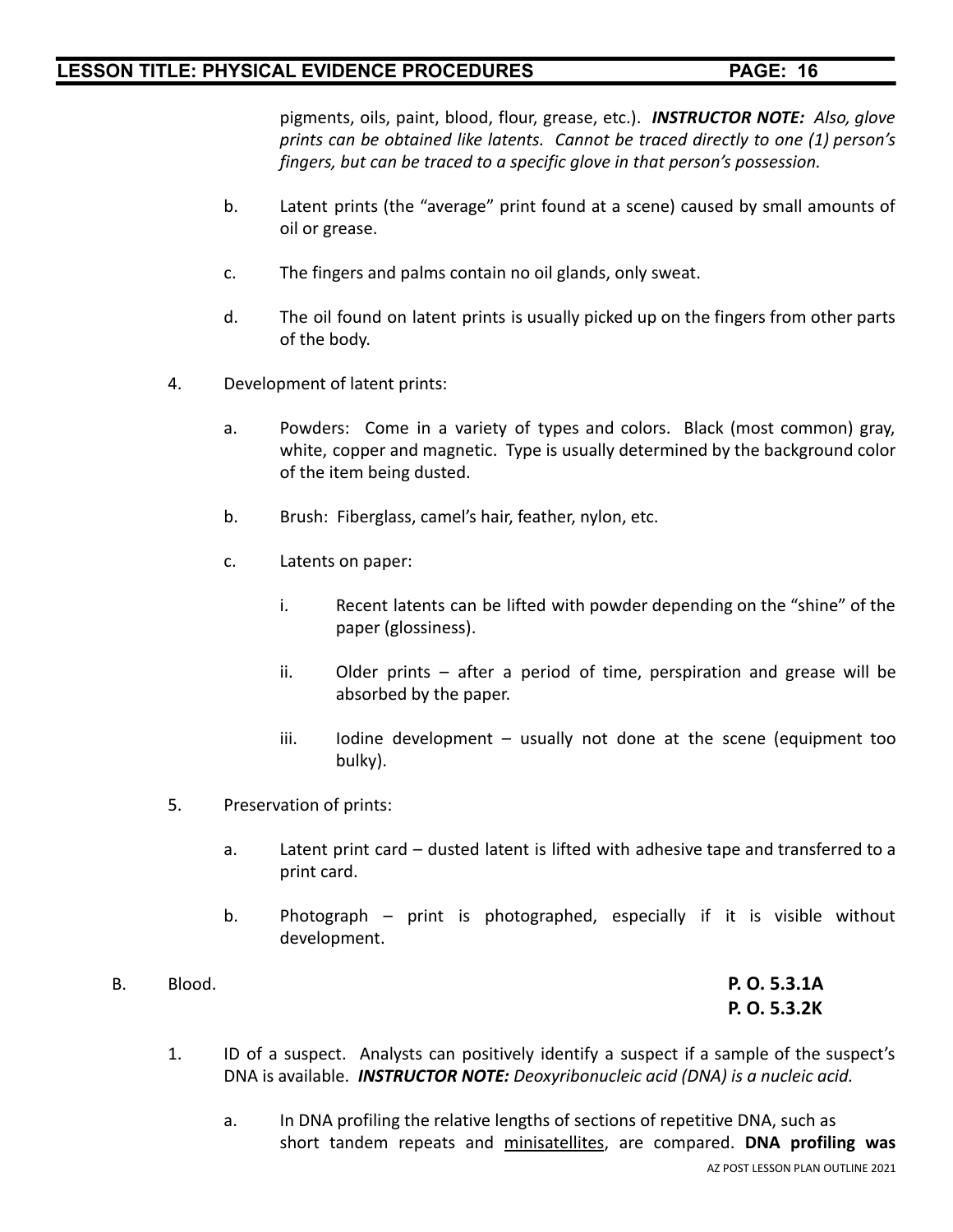**developed** in 1984 by English geneticist Alec Jeffreys of the University of Leicester, and was first used to convict Colin Pitchfork in 1988 in the Enderby murders case in Leicestershire, England. Many jurisdictions require convicts of certain types of crimes to provide a sample of DNA for inclusion in a computerized database. This has helped investigators solve old cases where the perpetrator was unknown and only a DNA sample as obtained from the scene (particularly in rape cases between strangers).

- b. This method is one of the most reliable techniques for identifying a criminal, but is not always perfect, for example if no DNA can be retrieved, or if the scene is contaminated with the DNA of several possible suspects.
- 2. No DNA from two (2) people is the same, except for identical twins. The DNA is extracted from a cell contained in a biological sample of evidence (semen, hair, blood, etc.). *INSTRUCTOR NOTE: Mark packages containing body fluids "Biohazard".*
- 3. It is, therefore, important to collect, protect and preserve any biological evidence.
- 4. Lab analysis. **P. O. 5.3.3A**

- a. Species the laboratory can also determine if the blood is human or animal.
- b. ABO typing this is a typing system for blood that is derived from the enzymes and proteins and other substances found in the fluids composing blood. *INSTRUCTOR NOTE: Only one (1) of many typing systems.*
- 5. Blood-stained materials.
	- a. Air-dry stained material on a piece of clean dry paper at room temperature. *INSTRUCTOR NOTE: Before collecting, always wear latex gloves.*

#### **P. O. 5.3.8A**

- b. Do not dry by blowing with hot air (cook the cells).
- c. Never package wet material, it will decompose. Remember blood is biological tissue. *INSTRUCTOR NOTE: Discuss putrefaction of evidence.*
- d. All wet samples must be air dried prior to being packaged. *INSTRUCTOR NOTE: Beware of your department's policy*
- 6. Package in a paper bag with tissue paper placed between folds of the stained material.
- 7. For material that cannot be sent directly to a lab: Scrape the dried blood onto a clean piece of paper with a new razor blade. **P. O. 5.3.2.O**
	- a. Also scrape a non-stained area adjacent to the stain (as a blank sample) onto another piece of paper.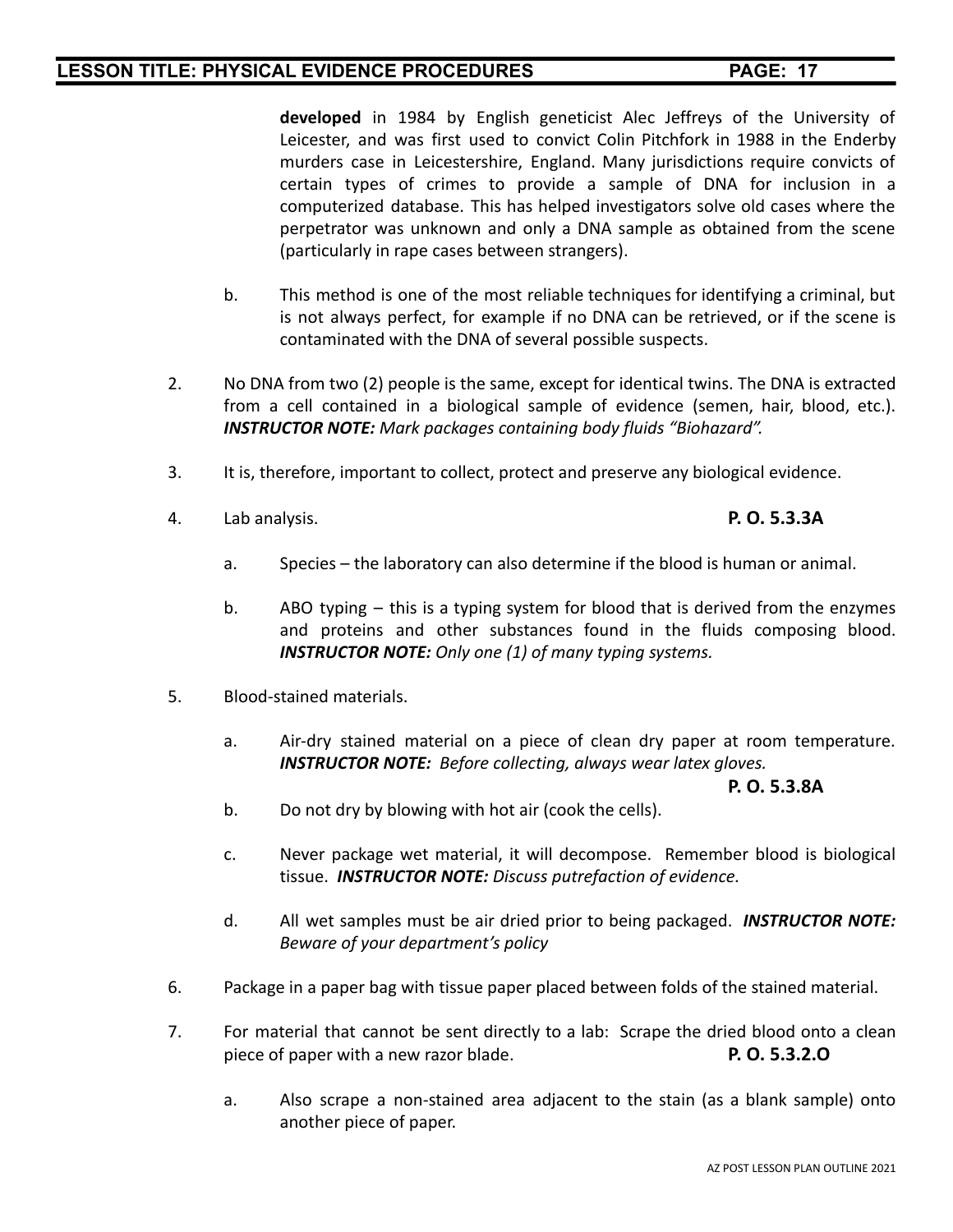- 
- b. Fold each paper, securing the scrapings and place each paper in an envelope.
- c. Mark and seal each envelope.
- d. Collect a comparison sample, if possible, of the surface the dried blood was on.
- 8. Liquid blood. **P. O. 5.3.3A**

**P. O. 5.3.2K**

- a. Blood obtained from a victim or a suspect for analysis must be placed in the color-coded vials or tubes which are available at hospitals.
- b. The color-coded caps on blood vials are standard for all laboratories in the U.S.

| C. | Firearms. |                |                                                                                                                | P. O. 5.3.1F |         |
|----|-----------|----------------|----------------------------------------------------------------------------------------------------------------|--------------|---------|
|    | 1.        |                | Dust for prints.                                                                                               | P. O. 5.3.3C |         |
|    |           |                |                                                                                                                |              |         |
|    | 2.        |                | Unload (safely!) and dust ammo.                                                                                |              |         |
|    | 3.        |                | Attach string tag and seal string.                                                                             |              |         |
| D. |           | Spent bullets. |                                                                                                                | P. O. 5.3.1F |         |
|    |           |                |                                                                                                                | P. O. 5.3.2C |         |
|    | 1.        |                | Place in a plastic or glass vial and seal with adhesive label or tape.                                         |              |         |
|    | 2.        |                | Do not mar, scratch or mark the side of the bullet. <b>INSTRUCTOR NOTE:</b><br>striations from barrel rifling. |              | Explain |
|    | 3.        |                | Jacket and jacketed round is where striations are left.                                                        |              |         |
| Ε. |           |                | Spent cartridge cases.                                                                                         | P. O. 5.3.3F |         |
|    | 1.        |                | Cartridges from revolvers have firing pin impressions that can be compared to ID the gun<br>it was fired in.   |              |         |
|    | 2.        |                | Automatics, in addition to firing pin impressions, have:                                                       |              |         |
|    |           | a.             | Extractor marks.                                                                                               | P. O. 5.3.3F |         |
|    |           | b.             | Ejector marks.                                                                                                 |              |         |
|    |           | c.             | Breech face or bolt marks.                                                                                     |              |         |
|    |           |                |                                                                                                                |              |         |

- 3. Package separately. If you need to mark them, make your mark inside the empty casing.
- F. Tablets and capsules. **P. O. 5.3.1I**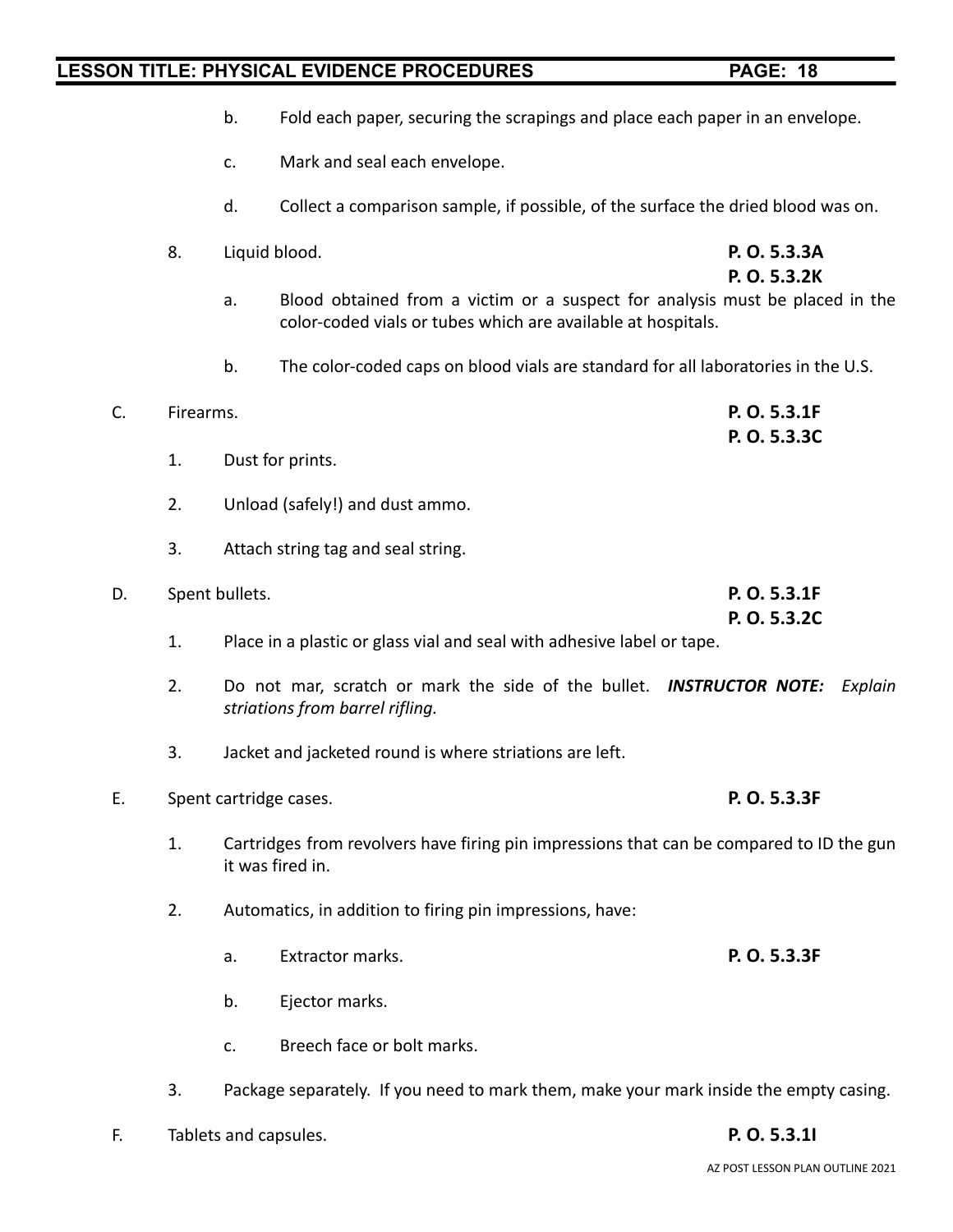1. Laboratory analysis: With suspected narcotics/ drugs, the laboratory analysis will be able to identify what type of drug it is and whether or not it is a usable quantity.

**P. O. 5.3.3I** 2. Officers must use appropriate safety precautions when handling narcotics/drugs.

> **P. O. 5.3.8B P. O. 5.3.8C**

- a. Gloves and a face mask should be utilized.
- b. When dealing with narcotics that involve gases/odors, officers should elect to use a SCBA (self-contained breathing apparatus). *INSTRUCTOR NOTE: Discuss the recent Fentanyl incidents involving officers as examples.*
- c. When handling drug paraphernalia, officers need to be constantly aware of the possibility of being stuck or cut by needles.
- d. Such a "stick" may result in the acquisition of Hepatitis or AIDS.
- e. All containers of drug paraphernalia with sharp objects need to be identified on the outside of the container for safety.
- 3. Place in an evidence envelope. **P. O. 5.3.2P**
- G. Cellular phones and computers/electronic devices
	- 1. Do not view or open any applications on cellular phones/computers/electronic devices without consulting your legal advisor for the possibility of needing a search warrant. There is an expectation of privacy established through the courts for electronic devices.
	- 2. If you believe a suspect is in the process of deleting evidence, unplug a computer, place a cellular device in airplane mode or a Faraday bag, wrap in aluminum foil, or turn off (and remove) the battery from a cellular device as the last option. Then seek guidance from your legal adviser/on-call County Attorney or specialized investigators.
	- 3. It is best practice when dealing with electronic evidence to consult your legal adviser, on call County Attorneys or specialized investigators for guidance.

| Н. |    | Hair and fibers.                        | P. O. 5.3.1B |
|----|----|-----------------------------------------|--------------|
|    |    |                                         | P. O. 5.3.1C |
|    | 1. | Collect with clean tweezers or forceps. | P. O. 5.3.21 |
|    |    |                                         | P. O. 5.3.2J |

2. Use an evidence vacuum sweeper if one is available. *INSTRUCTOR NOTE: Neither hair nor fiber exhibit individual characteristics that will allow them to be traced to specific individuals, but they do exhibit class characteristics that will allow us to narrow the field*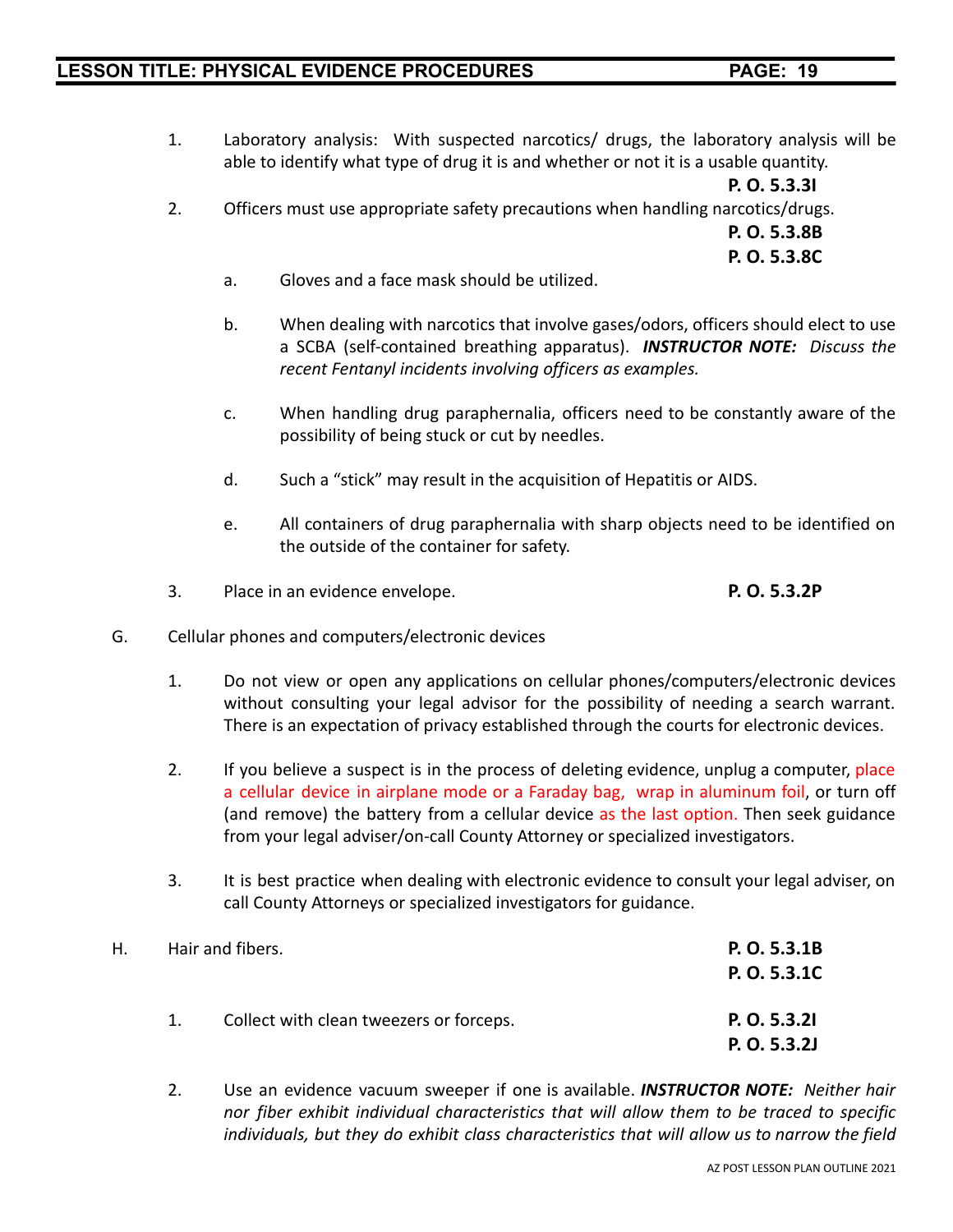**P. O. 5.3.2I**

*of possible suspects. The hair follicle can show DNA.* **P. O. 5.3.3B**

3. Place the hair in a plastic or glass vial, folded paper or envelope and seal. *INSTRUCTOR NOTE: Beware of individual department policies.*

| P. O. 5.3.2J                                                                                      |
|---------------------------------------------------------------------------------------------------|
|                                                                                                   |
| Impressions – footprints, dust prints, blood prints, tool marks and tire prints. Photograph – one |
| P. O. 5.3.2K                                                                                      |
| P. O. 5.3.1L                                                                                      |
| P. O. 5.3.2B                                                                                      |
| P. O. 5.3.2E                                                                                      |
|                                                                                                   |

- 1. Photograph in oblique lighting.
- 2. Cast make a plaster or other type of cast only after you have photographed it.
- 3. A common item at crime scenes is tool marks after photographing, try to obtain and impound the item the tool mark is in if it is small and portable enough.
	- a. Impressions Are made by a harder material being pressed against a softer material / i.e. a crowbar (steel) being pressed against a wooden door or aluminum frame.
	- b. Striations Are caused by a hard object (i.e. pry bar or screwdriver etc.) going or being scraped across the face of a softer material / i.e a door lock plate, window sill, door lock on a car or a car window frame etc.
- J. Flammables. **P. O. 5.3.2H**

# **P. O. 5.3.EH**

- 1. Many fire departments are trained in the suppression of a fire using minimal methods. This will facilitate the gathering of flammable item evidence.
- 2. Flammable evidence is common in fire/arson cases and is usually collected under tile shingles, carpet and floor baseboards.
- 3. The unconsumed flammable liquid is analyzed at the laboratory in a gas chromatography for the presence of an accelerant.
- 4. Only a minute quantity of the accelerant is needed. (Collect the original container as evidence when available).
- 5. Information obtained on the analysis includes the presence of an accelerant and the specific type used.
- K. Transient Evidence. **P. O. 5.3.1N**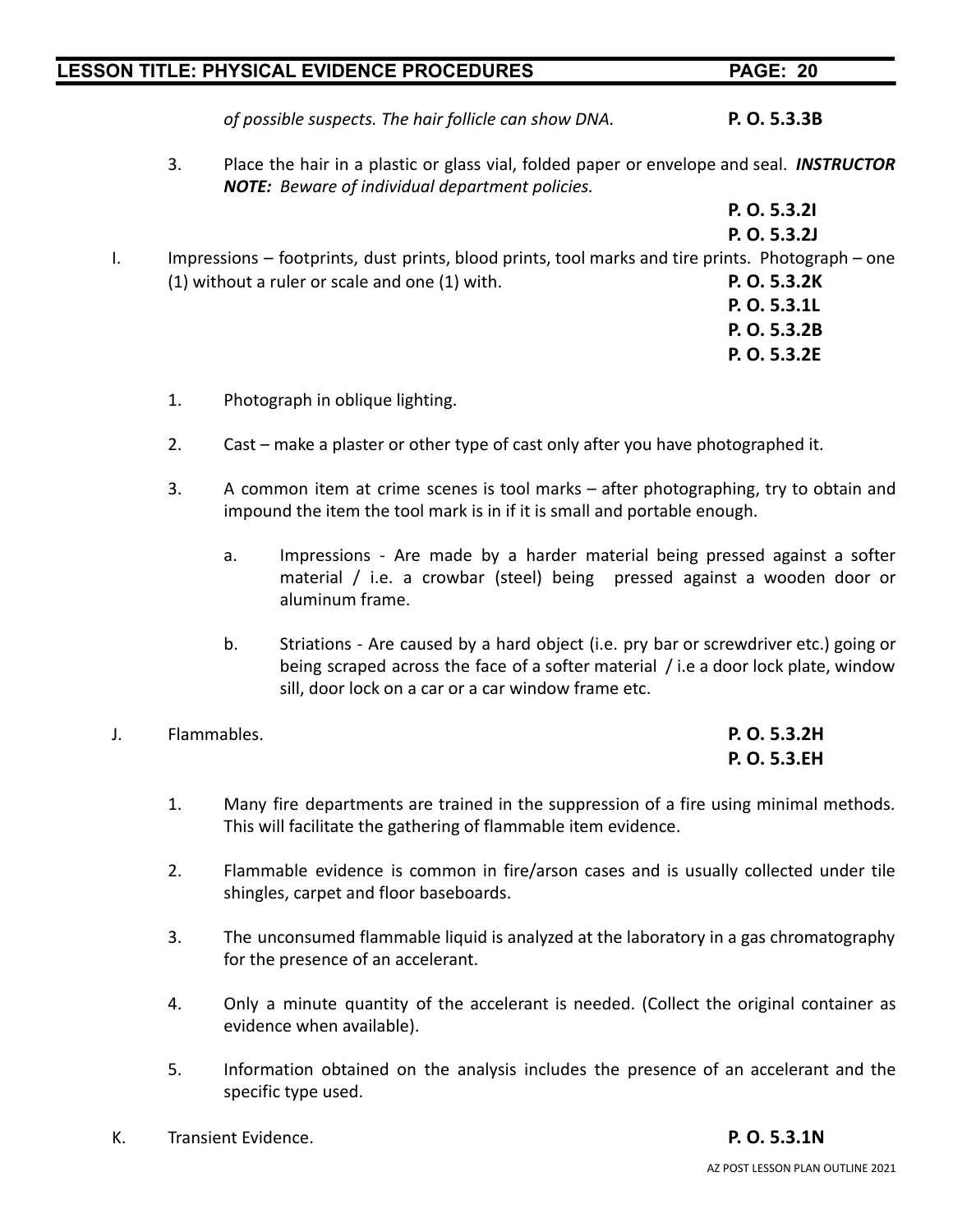1. This type of evidence could be found in a crime scene involving perfume, cologne or

2. A laboratory analysis of scent articles may include the ability to determine what type of

- 3. Items should be air-dried prior to packaging for the laboratory. **P. O. 5.3.3M**
- L. Clothing. **P. O. 5.3.1O**
	- 1. A common type of evidence found at a crime scene includes clothing. This may be clothing of the victim, suspect or witnesses.
	- 2. An officer needs to be mindful of "theory of transfer" and trace evidence when handling any type of clothing. **P. O. 5.3.2L**
	- 3. Officers should always handle clothing items while wearing gloves which should be changed after each item. **P. O. 5.3.2L**
		- a. Package clothing individually.
		- b. Any clothing items that are moist should be air-dried prior to being packaged.
		- c. Any package containing clothing with body fluids should be clearly marked "biohazard" on the outside.
	- 4. Laboratory analysis of clothing will reveal the presence of items such as blood, saliva and semen and allow for DNA testing. **P. O. 5.3.3O**
	- 5. Clothing will also reveal tattooing and powdering from gunshot wounds to establish the proximity of the weapon to the clothing article.
- M. Miscellaneous articles left by the suspect (cigarette butts, beverage containers, etc.).
	- 1. Other common types of evidence found at a crime scene include miscellaneous items left by the suspect. This may include cigarette butts and beverage containers such as cans, bottles and packages along with glasses. **P. O. 5.3.1P**
	- 2. The officer must be mindful to handle the miscellaneous articles carefully so that fingerprint analysis and DNA analysis may be conducted at the laboratory.

**P. O. 5.3.3P**

#### N. Bite marks. **P. O. 5.3.2D**

1. It is becoming increasingly common for suspects to bite their victims.

other natural/ unnatural scents.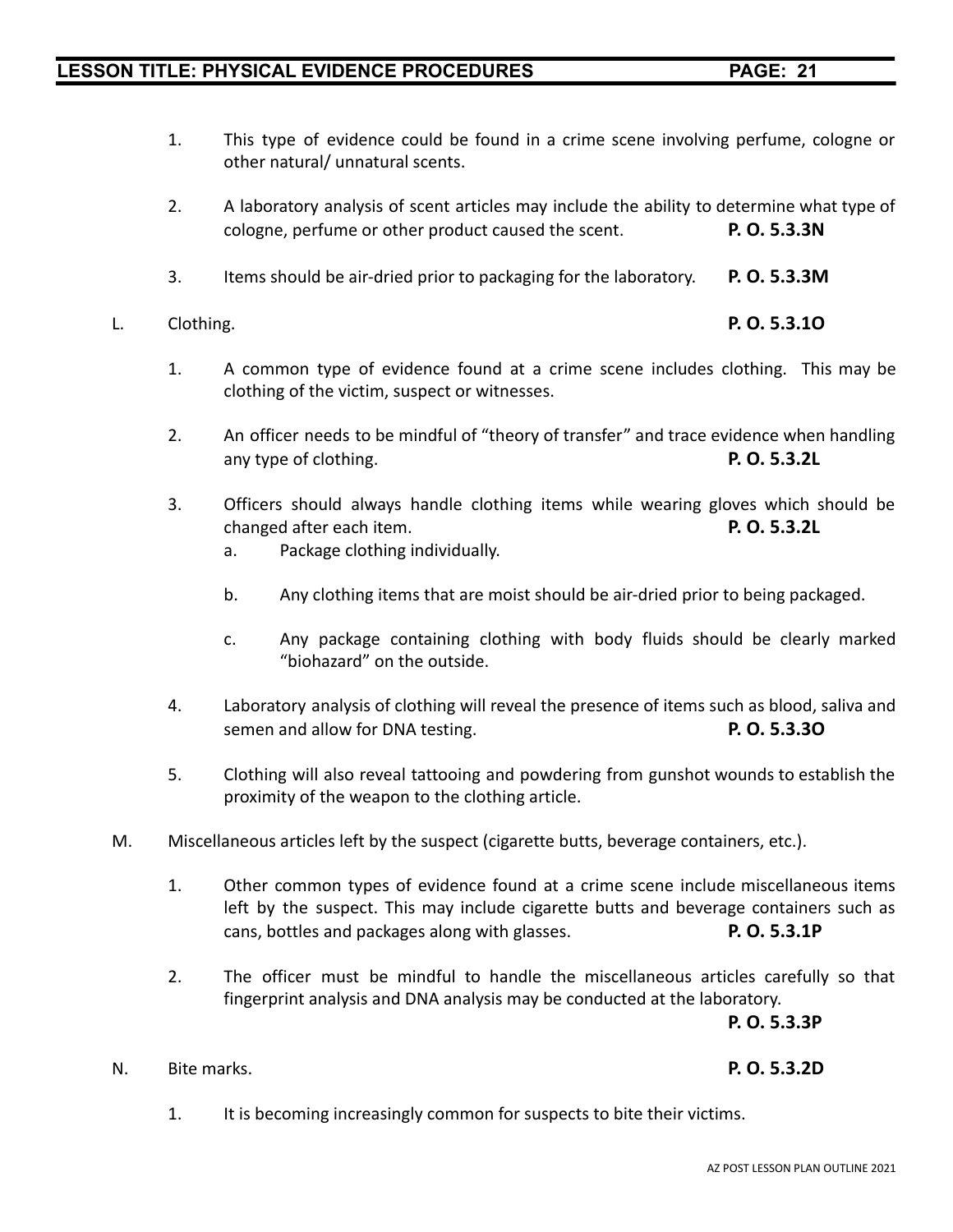- 
- a. This is especially found in sexual assault cases and sex offenses such as child molestations.
- b. Such bite marks are usually found in the genitalia and are important for investigative purposes. *INSTRUCTOR NOTE: You must use a trained expert such as a Sexual Assault Nurse Examiner to collect this type of evience in sensitive area. Discuss reasons for a bite mark.*
- 2. Bite marks may be matched by an odontologist for use in court to provide suspect identification.
- 3. Bite marks' evidence is usually obtained through the use of casts made by the suspect's teeth and/or photographs for analysis.
- 4. Saliva in and around bite mark(s). Swab for DNA and submit to the lab (Consult your trained evidence technicians for guidance on collecting this type of evidence).
- O. Glass. **P. O. 5.3.1D**
	- 1. Another common type of evidence found in crime scenes is glass. Officers must be careful to not get cut processing the scene. **P. O. 5.3.2H**
	- 2. Glass should be collected carefully in order to avoid breakage and then tagged.
		- a. It should be packaged in a soft material enclosed within a hard, sealed box with "fragile – glass" written on the outside.
		- b. Extra care must be taken by the officer in transporting this item of evidence.
	- 3. Laboratory analysis of glass can reveal the following: **P. O. 5.3.3D**
		- a. Fingerprint evidence/comparison.
		- b. Direction of force prior to glass breakage.
		- c. Sequence of bullet holes.
		- d. DNA from blood.
- P. Liquids. **P. O. 5.3.2N**
	- 1. Liquids (such as alcohol) should be collected for evidence using sterile containers.

**P. O. 5.3.2Q**

- a. Gloves should always be worn.
- b. If the liquid contains biohazard material, the officer should use a disposable mask/ eye goggles.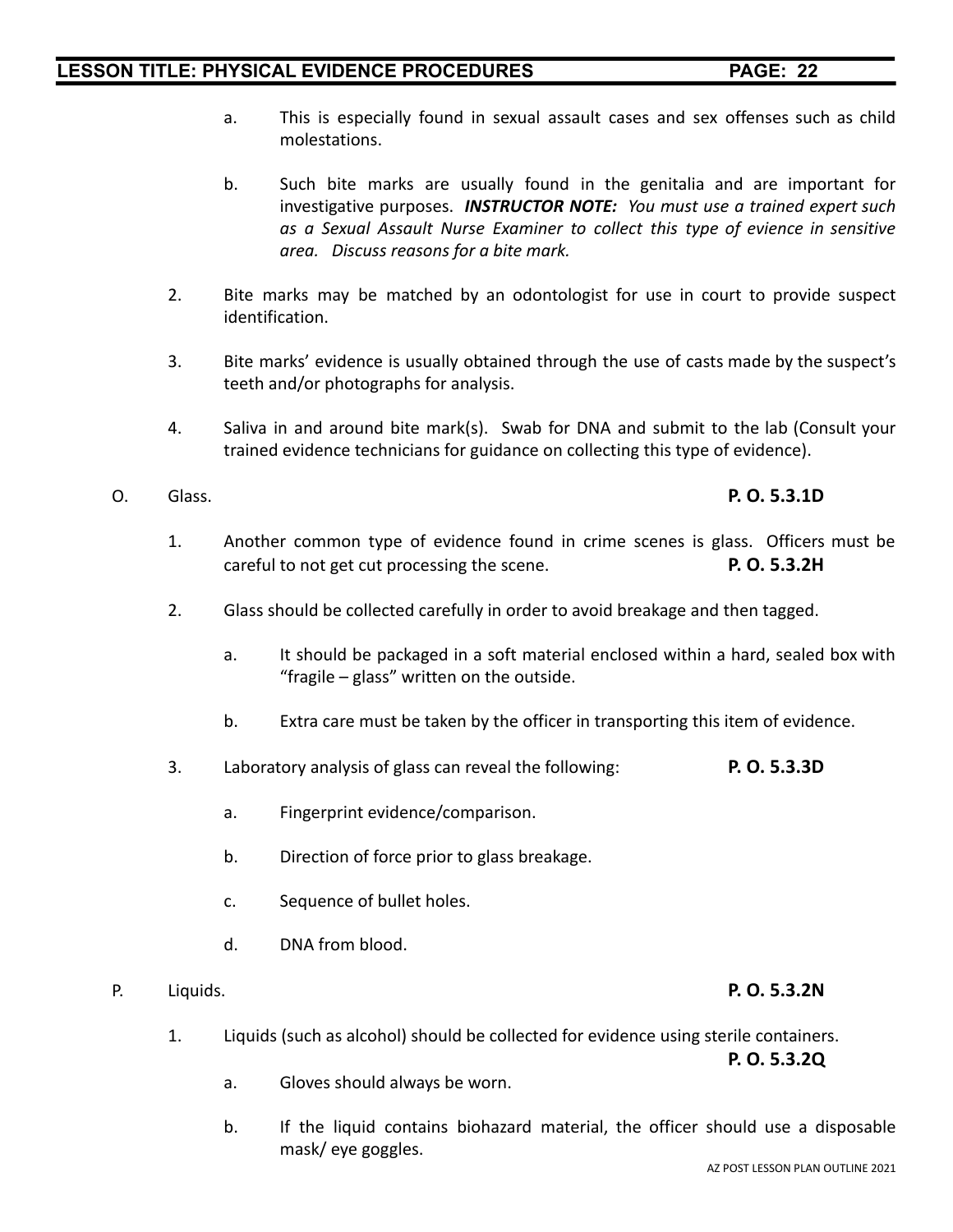- 2. As with all items of evidence, liquids need to be gathered/packaged in separate containers. *INSTRUCTOR NOTE: Discuss evaporation.*
- Q. Narcotics/drugs. **P. O. 5.3.1I**
	- 1. Officers must be cautious while collecting narcotics/drugs to prevent contamination with the officer. Gloves and/or masks should always be used along with SCBA's if there is a possibility officers will be inhaling toxic fumes.
	- 2. Care must be taken to not contaminate or damage the packages that narcotics/drugs are found in. **P. O. 5.3.2P**
		- a. All drugs should be packaged in separate containers.
		- b. If a drug is already contained in a container, the container should be packaged separately in a box.
		- c. If crime occurred near or in a "Meth Lab", you must call the HazMat unit.

#### R. Documents. **P. O. 5.3.1J**

- 1. Documents that officers will come in contact with in relation to criminal activity will usually be in the form of paper documents and credit cards. **P. O. 5.3.2F**
- 2. Laboratory analysis of documents will include fingerprinting, handwriting analysis, photography enhancement of erasures, identifying photocopied documents presented as originals and computer entered codes and data on credit cards.

#### **P. O. 5.3.3J**

- 3. Care must be taken to preserve the documents/ credit cards in an original state so as not to damage potential individual characteristics.
- 4. The documents should be packaged separately in a plastic bag or manila envelope when dry. Remember to not enclose wet documents before air-drying.
- S. Have the trained technician lift a footprint using the EDPL (Electrostatic Dust Print Lifter).

1. Lab analysis of paint chips can match samples to suspect vehicles and tools.

**P. O. 5.3.2E**

- 1. Lift prints you cannot see. *INSTRUCTOR NOTE: Stress not walking around the crime scene.*
- 2. Never place a shoe in a footprint or a tool in a tool impression.
- T. Paint chips or smears. **P. O. 5.3.1E**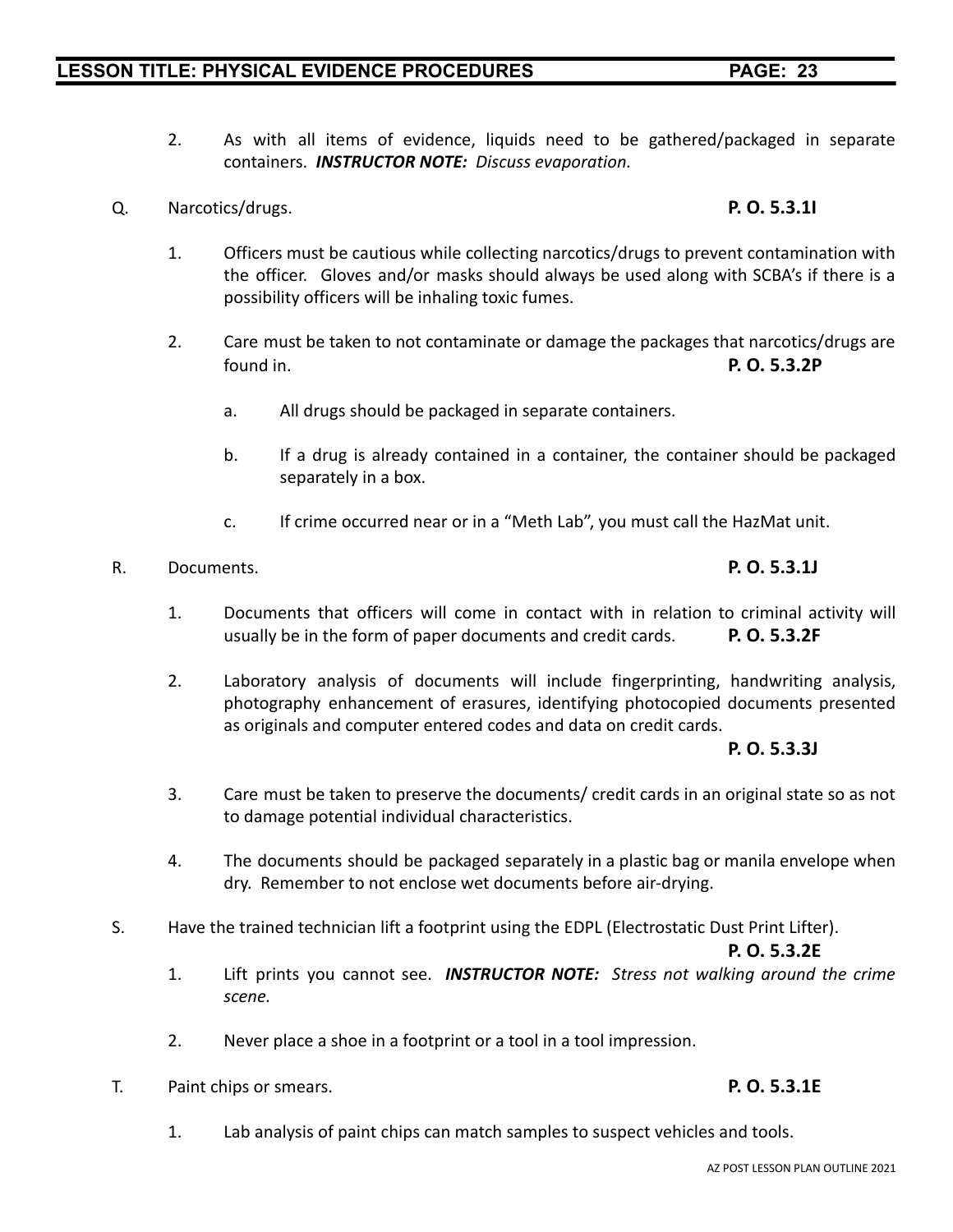| 2.                                         | Small items – package and impound the entire item containing the chips or smears.    |
|--------------------------------------------|--------------------------------------------------------------------------------------|
|                                            | Make sure you protect the area with the chips or smears by covering them with paper. |
|                                            | P. O. 5.3.2G                                                                         |
| 3.                                         | Loose chips – collect them with tweezers, forceps or wooden tongs.                   |
| a.                                         | Scrape with a clean knife, razor or wooden instrument.                               |
| b.                                         | Remove the entire sample down to bare wood or metal.                                 |
|                                            | P. O. 5.3.2S                                                                         |
| Soil.<br>U.                                |                                                                                      |
|                                            |                                                                                      |
| 1.                                         | Collect at least one-half $(\frac{1}{2})$ pound when possible.                       |
|                                            |                                                                                      |
| 2.                                         | Place in a bag, then put the bag in a box and mark the seal.                         |
| Explosives (substances and devices).<br>V. | P. O. 5.3.8D                                                                         |
|                                            | P. O. 5.3.8E                                                                         |
|                                            |                                                                                      |

- 1. Do not attempt to de-activate devices yourself. Obtain specialized help from a bomb team.
- 2. Notify your supervisor.
- 3. Explosive materials and other hazardous materials require specialized handling and storage. **P. O. 5.3.1G**

**P. O. 5.3.3G**

- a. Unless you are specially trained to do so, do not process these materials without direct assistance from a bomb squad member or Hazardous Materials squad member.
- b. All packages must be clearly marked.
- 4. Other weapons commonly found at crime scenes.
	- a. Laboratory analysis of other weapons includes:
		- i. Knives blood, hair and fingerprints can reveal DNA.
		- ii. Blunt objects blood, hair and fingerprints can reveal DNA.
	- b. Analysis of other weapons can reveal injury patterns to the body.

### **VII. EVIDENCE: COLLECTION AND PRESERVATION – SPECIFIC TYPES AND SPECIAL HANDLING SITUATIONS P. O. 5.3.2**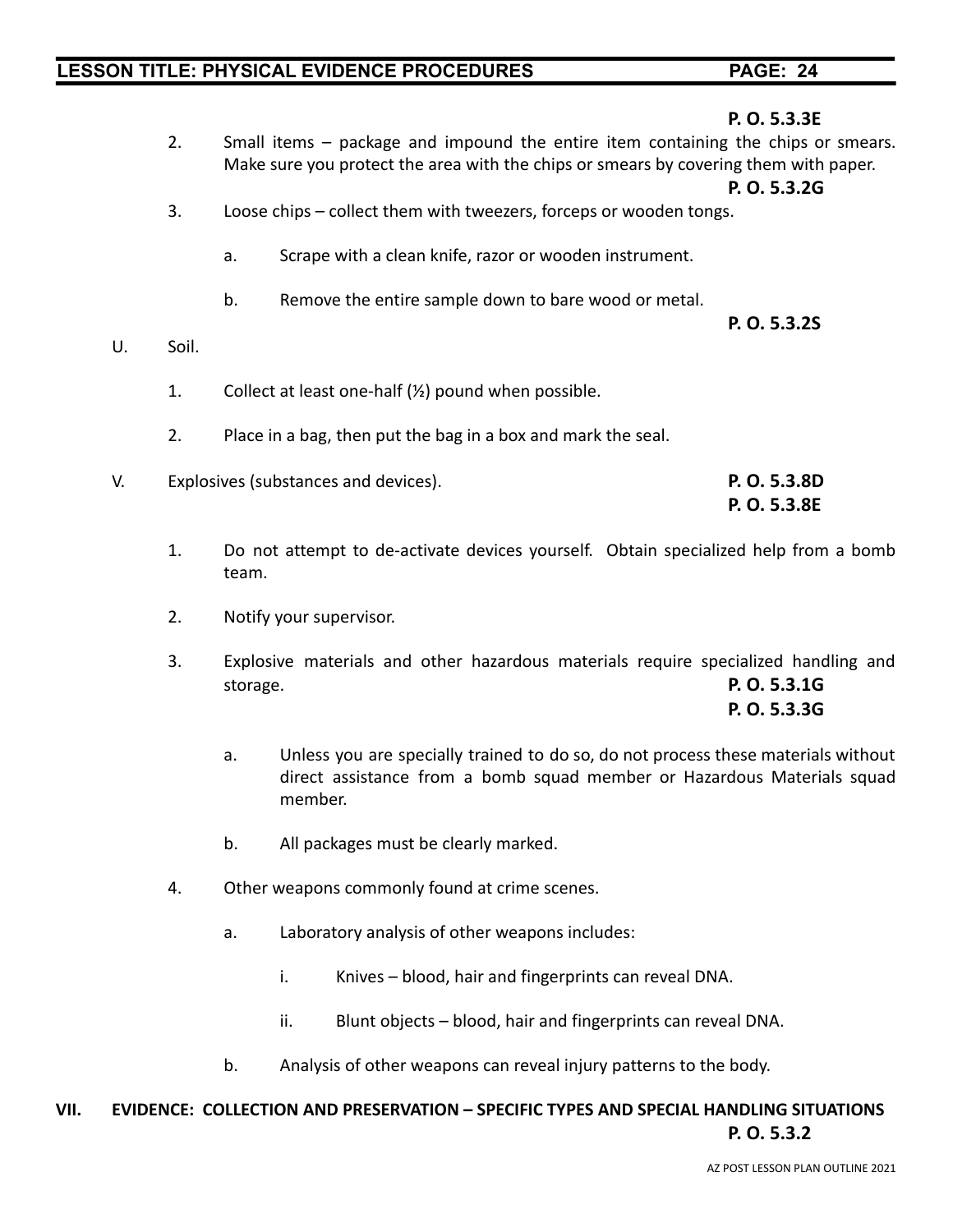- A. Physical evidence is collected most often for the purpose of conducting a comparison with other items or materials.
	- 1. Can prove a person's guilt or innocence.
	- 2. The following points are important considerations when evidence is to be collected for analysis:
		- a. Sufficient samples should be collected.
			- i. Judging the amount of specimen to obtain is largely a matter of experience.
			- ii. As a general rule, however, as much of the material as is reasonably possible to collect should be taken.
			- iii. "Better to get too much, than not enough."
		- b. Known or control samples.
			- i. Are needed for laboratory analysis.
			- ii. If a bloodstained shirt is submitted to a crime laboratory, the blood typing results have to be compared with something to be useful.
			- iii. A known sample of the victim's and/or suspect's blood is needed.
			- iv. If an automobile paint specimen is sent for analysis, a known sample of paint from the questioned vehicle needs to be submitted for comparison.
		- c. Blank samples.
			- i. Are often needed by the lab.
			- ii. Consider a blood stained carpet  $-$  in collecting the bloodstain, the segment of unstained carpet should be collected from an area next to the stained area.
			- iii. This blank or control sample is needed for testing to verify that the sample alone does not interfere or influence analysis.
- B. Emphasize: Suspect, control and blank samples must never be packaged together. *INSTRUCTOR NOTE: Contamination or cross contamination.*

#### **VIII. LEGAL ASPECTS FOR EVIDENCE P. O. 5.3.7**

A. Prior to collecting evidence, the necessity of obtaining a search warrant or court order for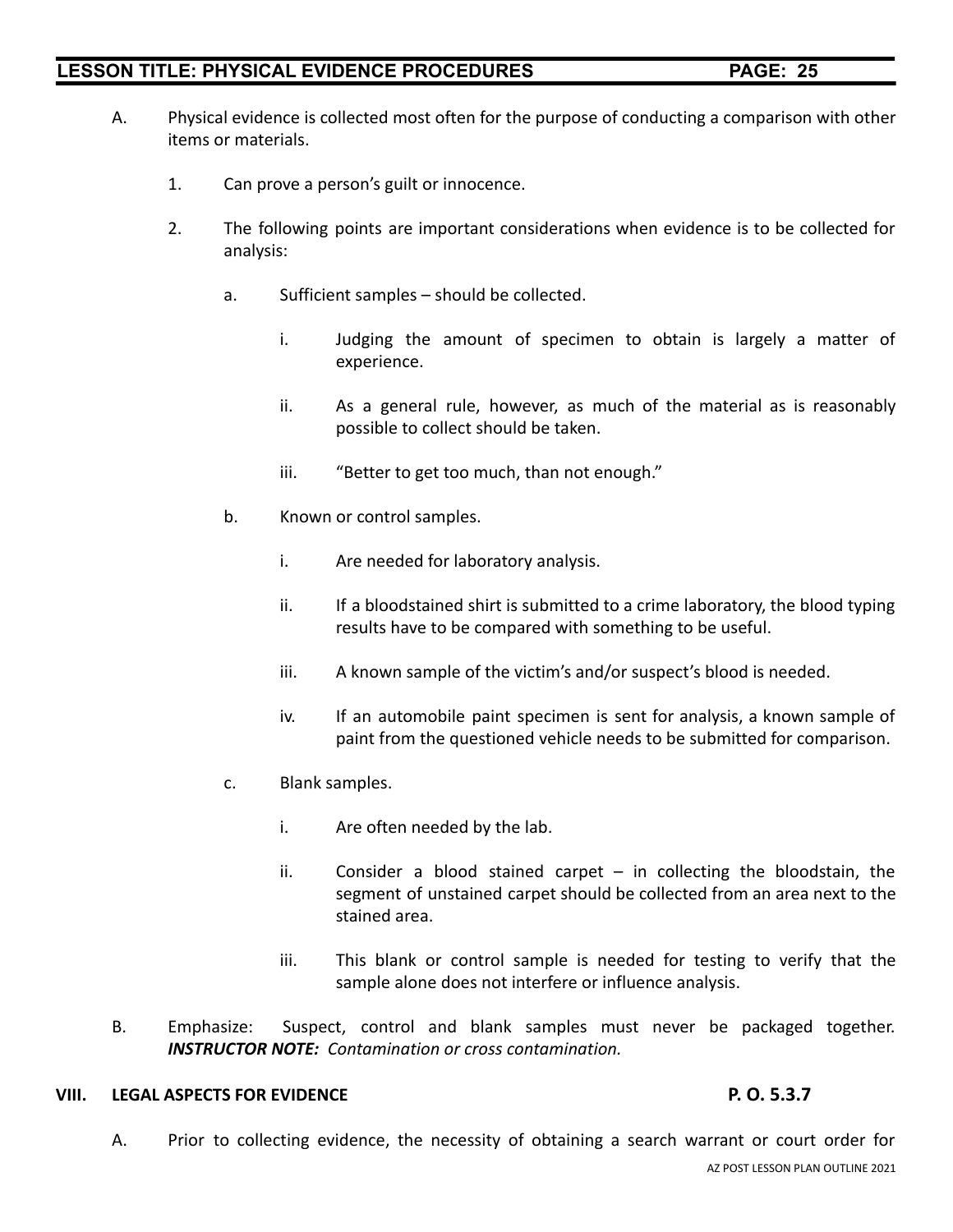identification must be considered.

- B. A.R.S. §13-3905. Detention for obtaining evidence of identifying characteristics.
	- 1. A peace officer may make a sworn application to a magistrate to detain a person under reasonable suspicion for a felony in order to obtain identifying physical characteristics including, but not limited to: *INSTRUCTOR NOTE: Discuss: The exclusionary rule.*
		- a. Finger, palm and footprints.
		- b. Handwriting samples.
		- c. Blood samples.
		- d. Urine samples.
		- e. Saliva samples.
		- f. Hair samples.
		- g. Photographs.
	- 2. Chain of custody (definition): Accounting for each person who handled an item of physical evidence from the time of collection until final disposition. **P. O. 5.3.4**
		- a. Should be as short as possible.
		- b. Must be unbroken.
		- c. Storage of evidence must be secured to prevent the question of tampering or alteration.
	- 3. Identification of evidence. **P. O. 5.3.5**

- a. The officer collecting the evidence at a crime scene must be able to identify it in court as being the same piece of evidence he/she collected at the scene, e.g:
	- i. Serial numbers. The item's serial number should be recorded on reports, property invoices, envelopes and tags.
	- ii. Identifying marks. Unique marks on the item should be enumerated in reports and on property invoices.
- b. Non-serialized items (no serial number) should be:
	- i. Packaged.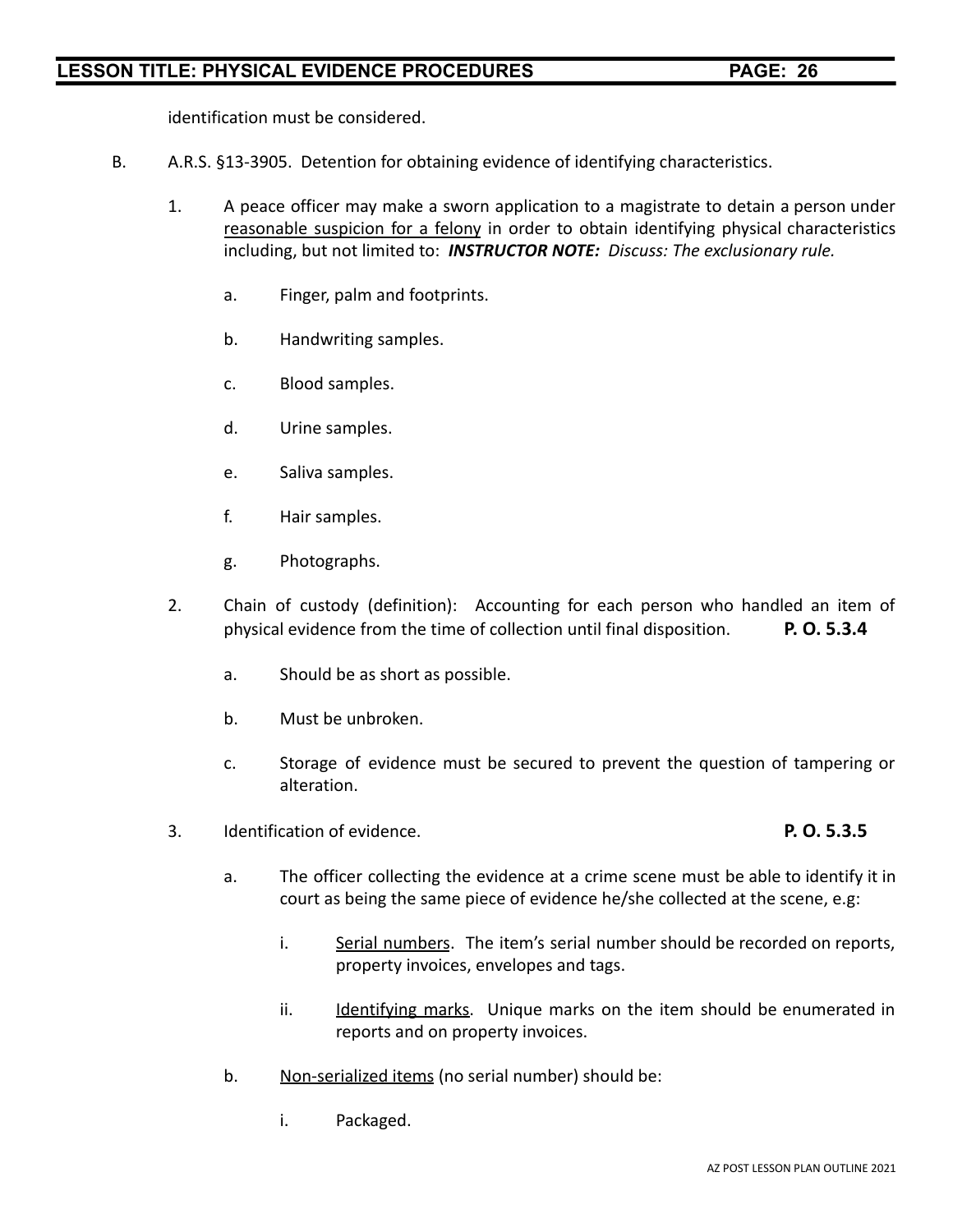ii. Sealed.

iii. External surface of the evidence package marked. (In particular, gasoline, powdered or liquid drugs, arson evidence, etc.).

c. Avoid marking the actual items of evidence themselves.

**P. O. 5.3.2**

- i. Marks can obliterate traces or marks that a criminalist can find.
- ii. An exception to this is forged or altered paper documents, money or credit cards.
- iii. Examples:
	- a) Small articles can be placed in sealable containers, envelopes or vials.
	- b) Large items can be secured with a stringed tag and/or adhesive label.
	- c) Do not place adhesive labels on visible wood or metal surfaces, firearms, documents, credit cards or driver's licenses.
- 4. Marking evidence containers or tags and labels. These should contain at least the following information: **P. O. 5.3.5**
	- a. Agency and agency's case number. **P. O. 5.3.5B**
	- b. Brief description of the item.
	- c. Name or initials of person collecting item.
- 5. Marking specific items. **P. O. 5.3.2**

**P. O. 5.3.5D**

- a. Pill vials containing evidence should be sealed by wrapping a completed gummed label around the cap and mouth of the vial like a "flag." The vial is then placed in a completed property envelope. *INSTRUCTOR NOTE: Demonstrate with a vial and adhesive evidence labels.*
- b. Evidence placed in glass or plastic vials would be:
	- i. Dried blood crusts.
	- ii. Dried saliva swabs.
	- iii. Expended shell casings.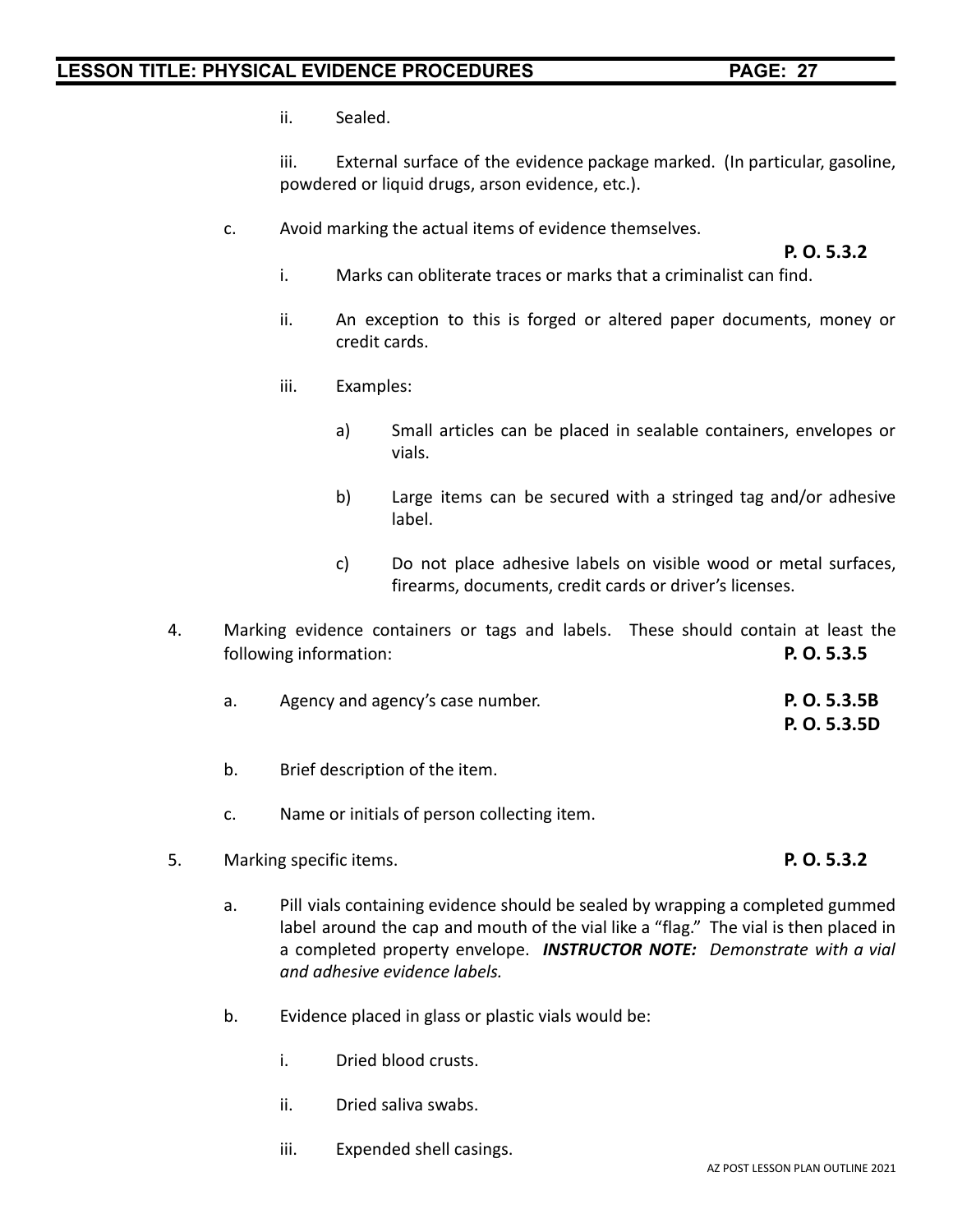iv. Trace evidence (fillings, powder, fire, clay samples for safes, samples of insulation, flammable materials (small samples), alcohol, drugs in powder, liquid or pill form, etc.).

#### **IX. MARKING AND PACKAGING EVIDENCE**

- A. Any small item of evidence that will not decompose rapidly (dried biological evidence).
- B. Firearms, tools, knives or other weapons. **P. O. 5.3.2C**
	- 1. On a firearm, put a stringed tag through the trigger guard and seal the knot on the string of the tag by placing a gummed label around the knot. *INSTRUCTOR NOTE: Demonstrate with "red" or safe firearms. Do not use an operational weapon.*
	- 2. Tools and knives can be marked the same way, with a string label and using a gummed label to seal the knot.
	- 3. Tool or weapon is placed in a proper sized evidence box or envelope, sealed, and marked over the seal with an adhesive label or tape. *INSTRUCTOR NOTE: Marking evidence is usually a simple matter of exercising common sense.*
	- 4. Do not deface it or destroy evidence.
	- 5. Seal it and mark the seal.
- C. Items too big for containers: Affix a string property tag to the item and use an adhesive label to seal the string. This procedure applies to items such as:
	- 1. Tires.
	- 2. Rifles and shotguns.
	- 3. Floor Jacks.
	- 4. Television sets.
	- 5. Stereos.
- D. Vehicles. **P. O. 5.3.2R**

- 1. Vehicles seized as evidence and impounded should be marked after being processed by placing a string evidence tag through the steering wheel and then sealing the knot and string with an adhesive label.
- 2. The vehicle will then be impounded in a departmentally approved lot.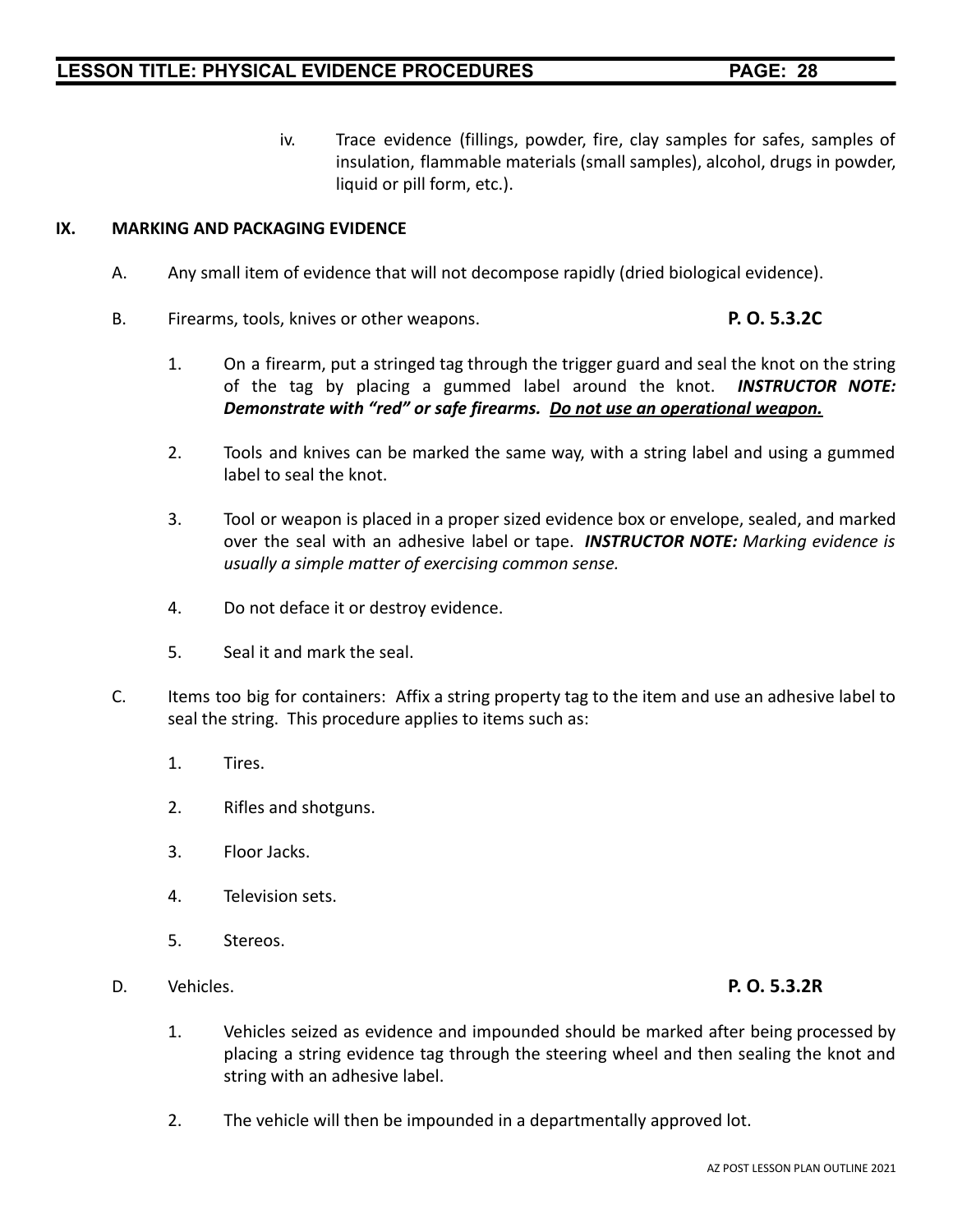E. Forgery evidence. **P. O. 5.3.2F**

- 1. **Paper documents** officer should place his/her name or initials, serial number, date and DR number on the back of the check, credit card or other document in such a manner that it will not interfere with any other writing, stamps or endorsements. *INSTRUCTOR NOTE: Best practice is forgery evidence should not be written on directly or placed in an envelope and written on. Doing this will damage the evidence.*
- 2. **Credit cards** mark by placing a piece of transparent tape to the back of the card below the signature panel, then place the required information on the tape. *INSTRUCTOR NOTE: Do not mark on the signature or magnetic tape.*
- 3. **Witness signature** the witness who accepted the document and who is turning it over to the police, must initial the item prior to giving it to the police. *INSTRUCTOR NOTE: This is done so that the witness can also ID the evidence in court.*

#### **X. CONTAMINATION OF EVIDENCE**

- A. Physical evidence is usually subjected to a comparative analysis. It is a known source that is compared to a suspect source. **P. O. 5.3.2**
- B. Contamination occurs when the known source is packaged with the suspect source of any other source of material.
- C. Known sources and suspect, questioned and control samples must be packaged separately. If there is any question, package it in its own container.
- D. Similar items from different locations are packaged separately, for example:
	- 1. A burglary suspect was apprehended in a residential area. The suspect had splinters, paint and other building material on his/her jacket.
	- 2. The officer collected samples from around the point of entry for comparison; however, the evidence was all packaged together in a paper bag.
	- 3. The lab was unable to tell if the debris was from the crime scene or from the known samples placed in the bag.
- E. Segregate evidence.
- F. Handle physical evidence as little as possible. Too much handling may:
	- 1. Obliterate fingerprints.
	- 2. Dislodge hairs, fibers, debris, etc.
	- 3. Break brittle evidence.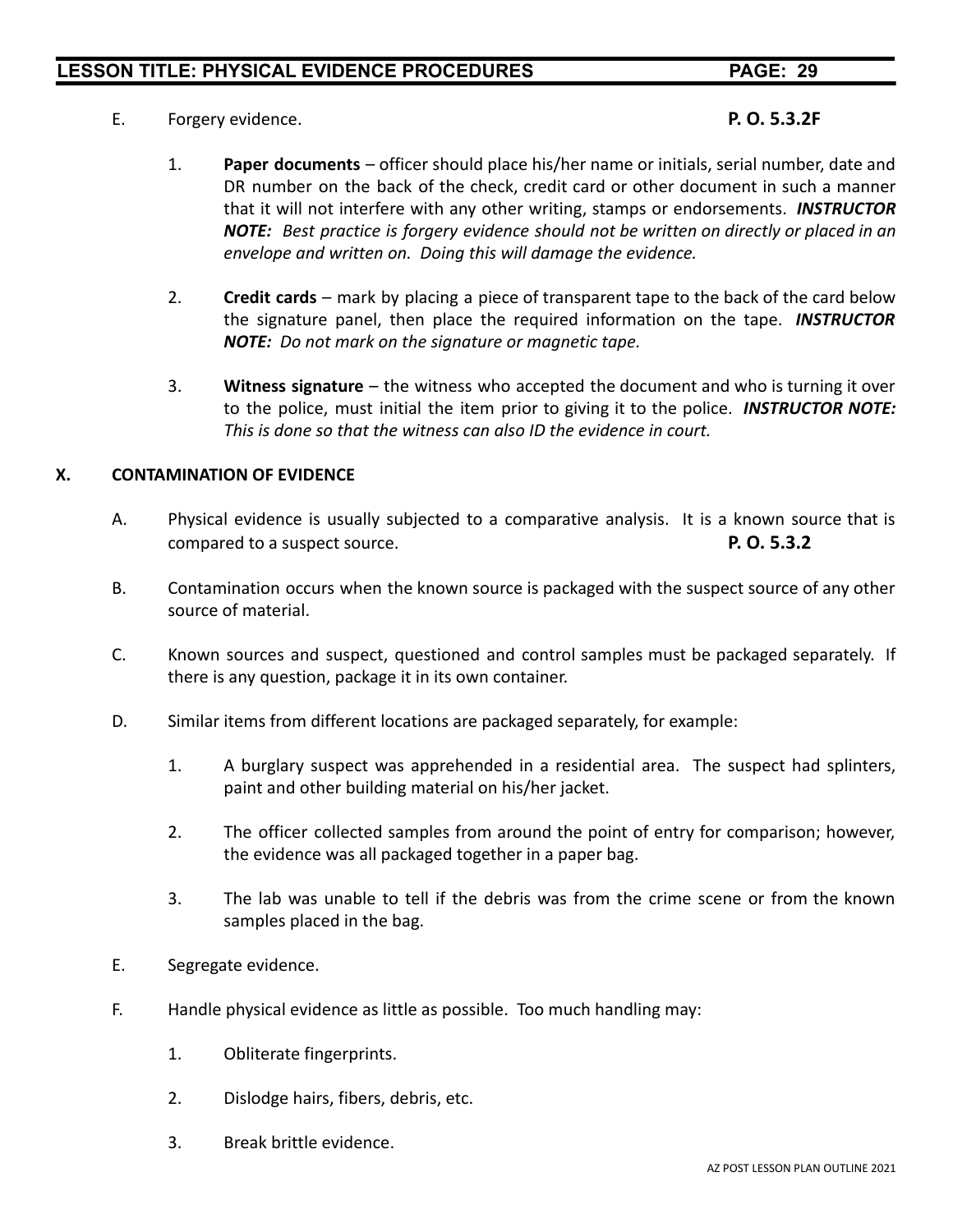4. Contaminate biological evidence.

#### **XI. DEAD PERSON AT THE SCENE**

- A. Make sure the person is really dead. deceased. *INSTRUCTOR NOTE: If there is the slightest doubt about death, call the paramedics.*
- B. Obvious signs of death:
	- 1. Marked rigor mortis biochemical changes in the muscles of dead people resulting in obvious stiffening.
		- a. Begins approximately two (2) to six (6) hours after death in the small muscles of the neck and jaw.
		- b. Complete in the body within six (6) to 12 hours.
		- c. Remains two (2) to three (3) days.
		- d. Disappears in the same order it appeared.
	- 2. Lividity or post-mortem lividity.
		- a. After blood circulation stops, the blood settles to the lower portion of the body.
		- b. Leaves blue or reddish violet marks on the skin.
		- c. Occurs in about one (1) hour, fully livid after three (3) to four (4) hours.
		- d. Will set and if the body was moved, lividity will not be consistent.
		- e. Can be confused with bruising.
		- f. Possible to confuse signs of carbon monoxide poisoning with lividity.
	- 3. Changes in the eyes.
		- a. Cornea becomes dull a film may appear over the eye.
		- b. No pupil response to light (this is not an absolute indicator of death, some brain damage will cause the same lack of light reaction).
		- c. Touching the eye produces no reaction.
	- 4. Decapitation.